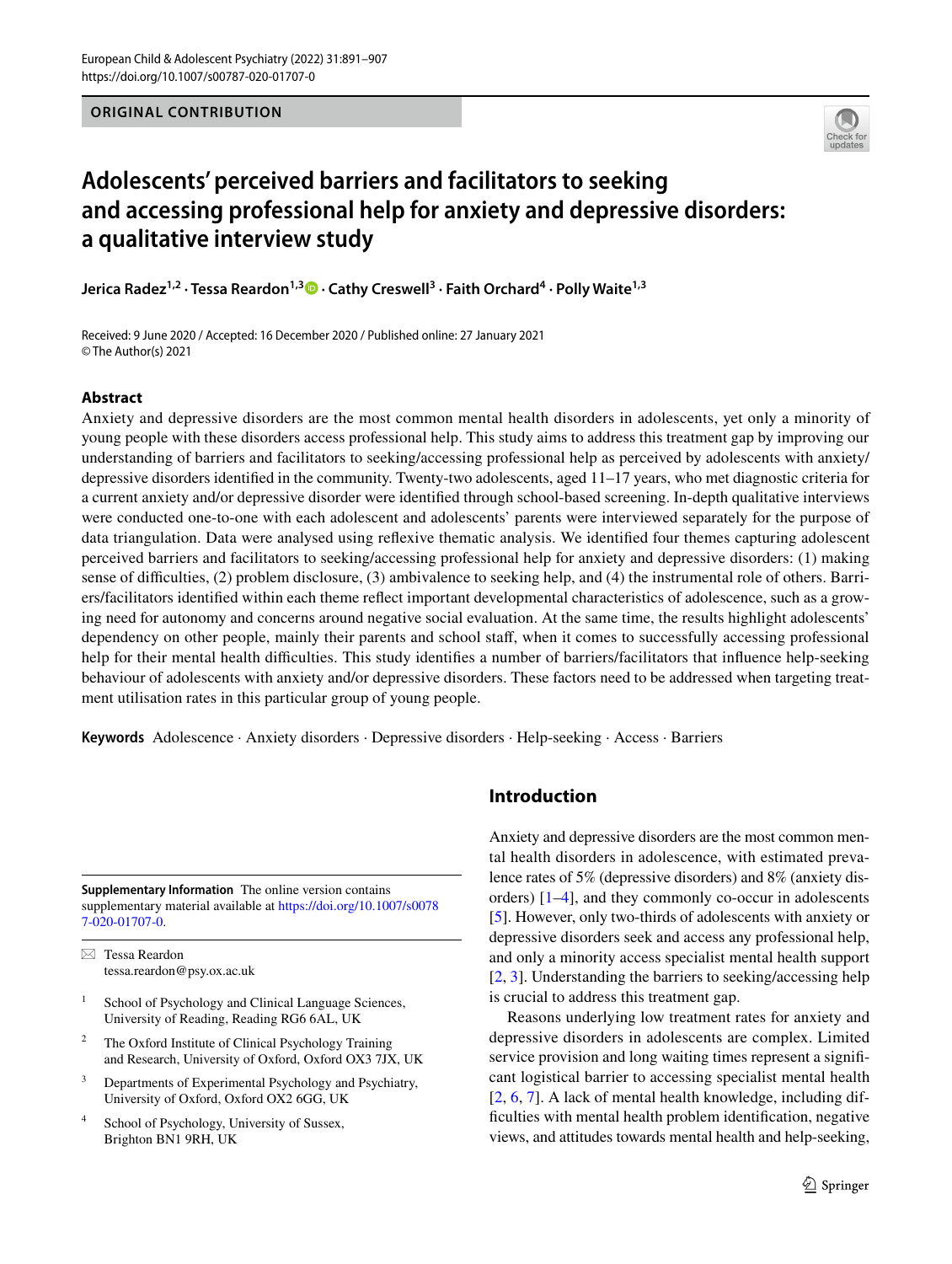and family circumstances can also stop adolescents and their families from seeking and accessing help for mental health problems  $[8-10]$  $[8-10]$ .

In addition, a recent systematic review of young people's perceived barriers and facilitators to seeking and accessing professional help for their own mental health problems [[8\]](#page-15-7) identifed perceived societal views and negative attitudes towards mental health and help-seeking (e.g., stigma and embarrassment), and perceiving help-seeking as a sign of one's weakness as the most frequently reported barriers. Factors that facilitated young people in help-seeking were positive attitudes and encouragement from their support network and positive perceptions of the contact between them and professionals when seeking/accessing help. However, studies in this review were highly heterogeneous and particular barriers and facilitators for adolescents with specifc mental health problems (such as anxiety or depressive disorders) were not investigated. Furthermore, many studies have explored views about barriers and facilitators either exclusively among young people who have successfully accessed a specialist mental health services [[11](#page-15-9), [12](#page-15-10)], or among the general population [[13](#page-15-11), [14\]](#page-15-12) (many of whom may not have experienced mental health difficulties or ever needed to access professional help or services). This means that the experiences of those who meet the diagnostic criteria for specifc mental health problems but have not necessarily reached a specialist mental health service have not yet been captured, including those who have not sought any professional help, and those who may have sought help through their school or GP but not accessed specialist services. Finally, given the wide age range of participants across studies, the particular barriers and facilitators faced by adolescents remain unclear. This is important as adolescents both difer in their clinical characteristics to children [[15\]](#page-15-13) and can take a more active role in help-seeking/accessing [\[16](#page-15-14)]. Similarly, existing help-seeking models for young people, such as the model of help-seeking developed by Rickwood et al. [\[17](#page-15-15)], do not consider age and disorder-specifc barriers and facilitators. Together, these limitations of the extant literature highlight the need for a detailed understanding of what helps and hinders help-seeking and accessing in specifc groups of young people.

This study aimed to address gaps in the existing literature by improving understanding of how young people with a diagnosis of an anxiety and/or depressive disorder, identifed in a community setting (i.e., not through mental health services), perceive seeking/accessing professional help. The study addressed the limitations of previous studies with community samples [\[8](#page-15-7)] using 'gold standard' diagnostic interviews to identify participants. The study aimed to identify adolescents' perceived barriers and facilitators to seeking/accessing professional help. Given that the process of seeking help for adolescents is complex and not yet fully understood, a qualitative approach was chosen to explore this from the perspectives of young people.

# **Method**

The study was approved by the University of Reading Research Ethics Committee (UREC 18/28). We used the techniques suggested by Mays and Pope [[18\]](#page-15-16) to ensure the quality and rigour of the study, and followed the COREQ checklist (see Online Resource 1) for explicit and comprehensive reporting of qualitative studies [[19\]](#page-15-17).

#### **Recruitment and participants**

Participants were recruited through two large mixed state secondary schools in Berkshire, UK, as part of a wider study, including whole school screening for anxiety and depressive disorders (Radez et al. under review). The process of recruitment for the current study is outlined in Fig. [1](#page-2-0), and described in more detail in Online Resource 2.

Of 26 adolescents (aged 11–18) who took part in the diagnostic assessment, 24 met diagnostic criteria for an anxiety and/or depressive disorder. These adolescents and their parents/carers were invited to take part in qualitative interviews. Although the primary focus of the study was adolescents' perceived barriers/facilitators, their parents were also invited to take part in a separate qualitative interview for the purpose of data triangulation. Each participant (adolescent and parent) provided written consent to take part in the interview and to allow the researcher to audio record the interview. If the young person was under 16 years, they provided written assent and their parent provided written consent. In total, 22 adolescents and 20 of their parents took part in the qualitative interviews. The lead researcher (JR) conducted all interviews with adolescents and parents separately, and all interviews were conducted within one session. During qualitative interviews adolescents and parents also reported other diagnoses (e.g., autism spectrum disorder, gender dysphoria, and physical conditions), which have not been assessed during the diagnostic assessment. Adolescents were interviewed one-to-one in a quiet, private room in their school, and parents were interviewed over the phone at a time that was convenient for them. In 18 cases, parent interviews were conducted with adolescents' mothers and in two cases with adolescents' fathers. Two parents/carers did not take part without giving any reason. Each family that took part in the qualitative interview was given £10 voucher to reimburse them for their time. Adolescents' demographic and clinical characteristics are outlined in Table [1.](#page-3-0)

Of the 22 adolescents, 16 (72.7%) identifed as White-British and 6 (27.3%) as other varied ethnic groups. Seven (31.8%) adolescents and/or their parents also reported that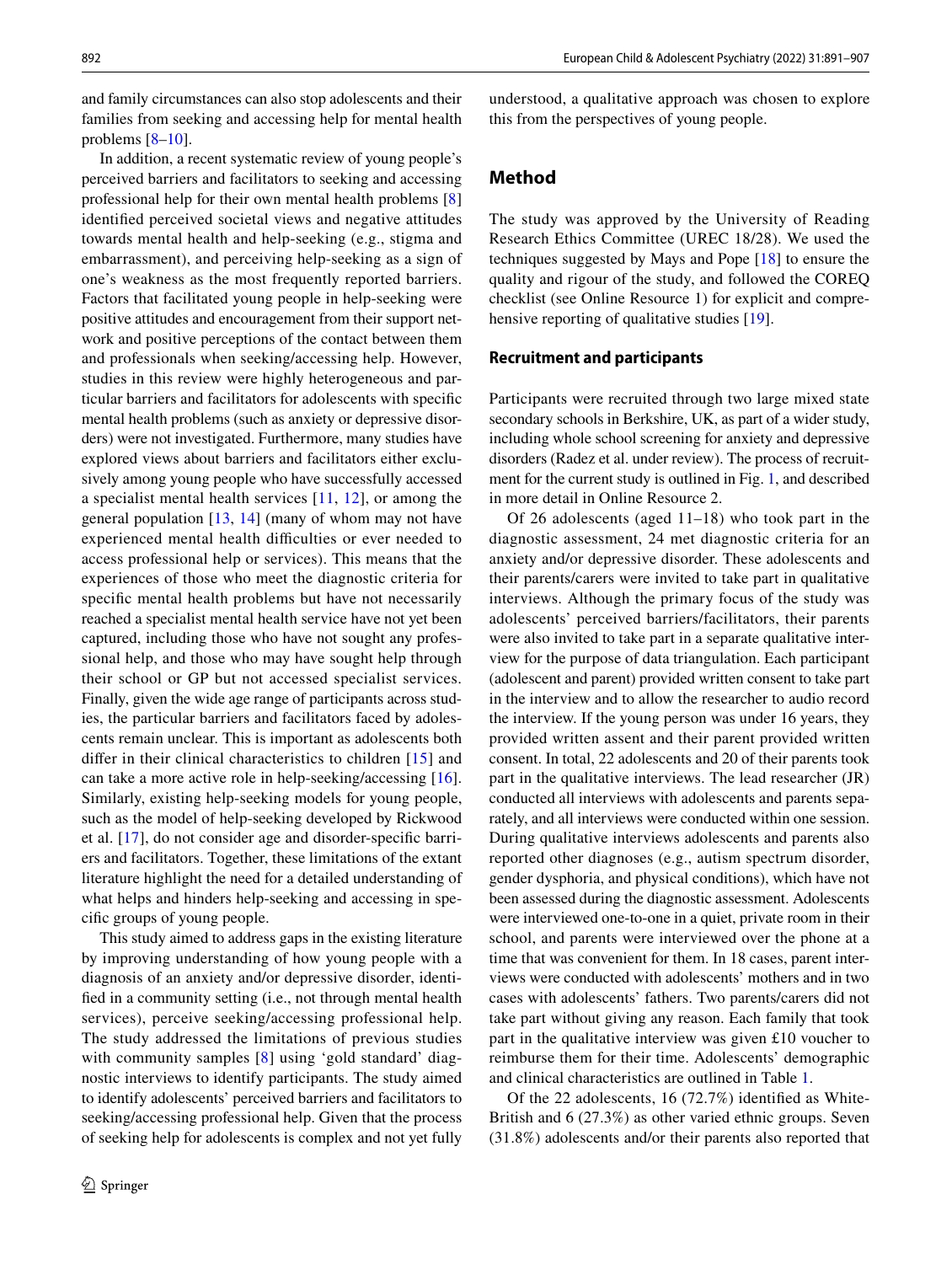<span id="page-2-0"></span>**Fig. 1** The process of recruiting participants for the current study



a young person had additional physical or mental health difficulties (e.g., chronic physical illness, autism spectrum disorder, attention deficit hyperactivity disorder, dyslexia, Tourette syndrome, and gender dysphoria) that had been diagnosed by other professionals.

### **Measures**

### **Questionnaire measures**

*Revised Child Anxiety and Depression Scale, Child Version—RCADS-C* [[20\]](#page-15-18). The RCADS-C is a 47-item selfreport questionnaire measure of symptoms of anxiety and low mood in young people, aged from 8 to 18. The questionnaire consists of six subscales that correspond to DSM-IV anxiety/depressive disorders—separation anxiety disorder (SAD), social phobia (SP), obsessive–compulsive disorder (OCD), panic disorder (PD), generalised anxiety disorder (GAD), and major depressive disorder (MDD). Respondents rate how often each item applies to them, using a four-level scale from 0 ('never') to 3 ('always'). The RCADS demonstrates favourable psychometric characteristics when applied in various settings (e.g., clinic and community) and in diferent countries [[21](#page-15-19)]. In the current study, subscale scores and anxiety/depression/total scores and standardised *T* scores were calculated using syntax provided on the author's website. A *T* score of > 70 indicated a clinically significant level of anxiety/depression symptoms. Adolescents' scores on anxiety total scale and on six subscales were used to identify participants for the diagnostic assessment.

*Moods and Feelings Questionnaire, Child Version MFQ-C* [[22](#page-15-20)]. The MFQ-C is a 33-item self-report screening tool for depression in children and young people, aged between 6 and 17. Respondents are asked to report how they have been feeling or acting in the past 2 weeks. For each item, they can respond with 'not true' (0), 'sometimes' (1), or 'true' (2). Research studies suggest that the MFQ provides reliable and valid measure of depression in children and young people in both clinical and community samples [[23\]](#page-15-21). In the current study, the MFQ-C total score was calculated by summarising participants' responses to all 33 items. Based on previous research  $[24]$  $[24]$ , we used the cut-off score > 26 to identify adolescents with a clinically signifcant level of depressive symptoms.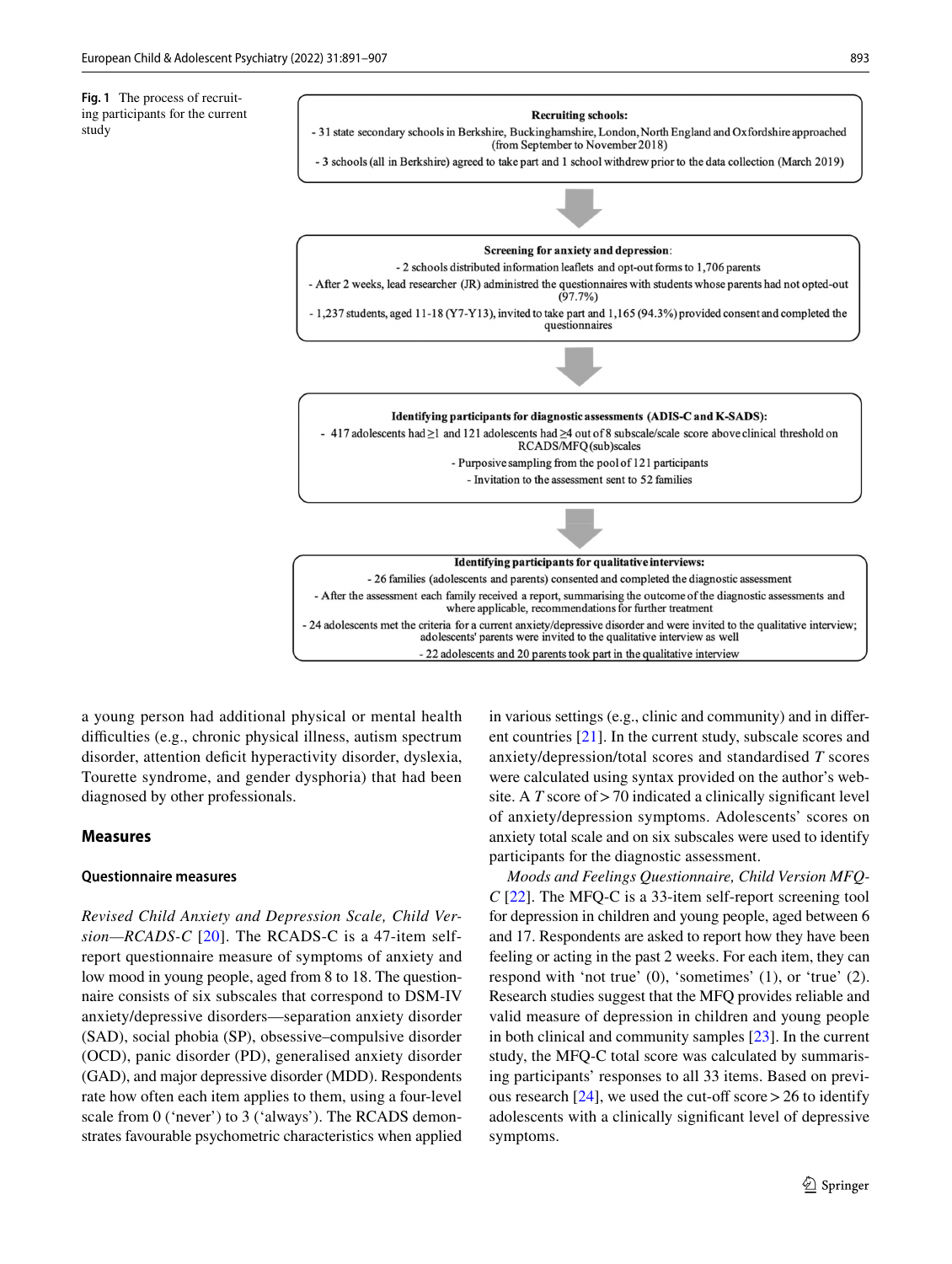|          |    |        | Pseudonym Age Gender Accessed professional<br>help for anx/dep in last 12<br>months <sup>a</sup> |                     | Primary diagnosis (CSR) Secondary diagnoses (CSRs)            |
|----------|----|--------|--------------------------------------------------------------------------------------------------|---------------------|---------------------------------------------------------------|
| Luke     | 11 | Male   | Yes                                                                                              | SpecP (spiders) (5) | GAD (4), SepA (4), SocA (4)                                   |
| Savannah | 11 | Female | Yes                                                                                              | Soc $A(5)$          | GAD(4)                                                        |
| Claire   | 12 | Female | Yes                                                                                              | MDD(6)              | GAD(4)                                                        |
| Ben      | 12 | Male   | No                                                                                               | MDD(5)              | GAD(4)                                                        |
| Zara     | 12 | Female | No                                                                                               | GAD(5)              | Soc $A(4)$                                                    |
| Tim      | 12 | Male   | Yes                                                                                              | GAD(5)              |                                                               |
| Harry    | 12 | Male   | N <sub>0</sub>                                                                                   | MDD(5)              | $SocA(5)$ , GAD $(5)$                                         |
| Debbie   | 12 | Female | Yes                                                                                              | GAD(6)              | SepA $(5)$ , SocA $(4)$                                       |
| Katie    | 13 | Female | N <sub>0</sub>                                                                                   | PD(7)               | Agor, GAD, SocA                                               |
| Maya     | 13 | Female | Yes                                                                                              | Agor $(5)$          | SocA (5), GAD (4), Hallucinations and delusions               |
| Isaac    | 13 | Male   | No                                                                                               | MDD(6)              | PD $(6)$ , SocA $(5)$ , GAD $(4)$ , SpecP $(datakness)$ $(4)$ |
| Frank    | 14 | Male   | No                                                                                               | MDD(6)              | GAD (5), SocA (4)                                             |
| Diane    | 14 | Female | Yes                                                                                              | GAD(6)              | Soc $A(5)$                                                    |
| Victoria | 14 | Female | No                                                                                               | Soc $A(4)$          |                                                               |
| Hannah   | 14 | Female | No                                                                                               | PD(5)               | Soc $A(5)$ , Agor (4), GAD (4)                                |
| Lilly    | 15 | Female | Yes                                                                                              | GAD(6)              | SocA (6), PD (6), Agor (5), MDD (5), Dyst (5), SepA (4)       |
| Chris    | 15 | Male   | No                                                                                               | PD(7)               | GAD (5), Agor (5), SocA (5)                                   |
| Alex     | 15 | Male   | Yes                                                                                              | GAD(6)              | Soc $A(5)$                                                    |
| Anna     | 15 | Female | No                                                                                               | GAD(6)              | PTSD $(7)$ , SocA $(5)$ , Dyst $(5)$                          |
| Tina     | 15 | Female | Yes                                                                                              | GAD(6)              | Soc $A(4)$ , Dyst $(5)$                                       |
| Sophie   | 16 | Female | No                                                                                               | GAD(6)              | Soc $A(5)$ , Dyst $(5)$ , Agor $(4)$                          |
| Joe      | 16 | Male   | Yes                                                                                              | Soc $A(5)$          | GAD(4)                                                        |

<span id="page-3-0"></span>**Table 1** Adolescents' demographic and clinical characteristics

*ADHD* attention defcit hyperactivity disorder, *Agor* agoraphobia, *anx* anxiety disorder, *ASD* autism spectrum disorder, *dep* depressive disorder, *Dyst* dysthymia, *GAD* generalised anxiety disorder, *MDD* major depressive disorder, *PD* panic disorder, *SocA* social anxiety disorder, *SpecP*  specifc phobia

<sup>a</sup> Adolescent received professional support within school or outside the school (e.g., specialist mental health services, counselling) for anxiety and/or depression in last 12 months

*Help-seeking questions* Each adolescent was asked three questions about seeking/accessing professional help in the last 12 months. Adolescents reported whether they (1) had spoken to a professional (e.g., teacher or GP) about feeling anxious/depressed in the last 12 months, (2) had received any support from a professional to help them with difficulties with anxiety/depression in the last 12 months, and (3) felt that they would beneft from professional support for anxiety/depression. Adolescents' responses to these three questions were used to purposively sample participants for diagnostic assessments.

### **Diagnostic interviews**

The following diagnostic assessments were administered to identify participants who met diagnostic criteria for an anxiety and/or depressive disorder and were therefore eligible for the qualitative study. All interviews were administered by the frst author (JR), trained to reliably deliver the diagnostic assessments. Following assessment, each case was discussed in diagnostic supervision with co-author (FO), who has extensive experience of delivering, training, and supervising these diagnostic tools. Agreement between JR and FO was excellent [presence/absence of diagnoses, *κ*=0.820, Clinical Severity Rating  $(CSR)$  rating,  $ICC = 0.956$ .

*Anxiety Disorder Interview Schedule—Child Version— ADIS-IV-C* [\[25](#page-15-23)]. The ADIS-IV-C is a standardised diagnostic interview, based on the DSM-IV-TR designed to assess anxiety and other disorders in children and adolescents. In the present study, the anxiety sections of the ADIS-IV-C were used to determine whether the adolescent met diagnostic criteria for any anxiety disorder. Minor adaptations to the interview schedule were made, so the diagnoses were assigned based on the DSM-5. If the adolescent met symptom criteria for a diagnosis, then the assessor would assign a Clinician Severity Rating (CSR), ranging from 0 to 8; a CSR of 4 or more would indicate that the young person met criteria for diagnosis. The diagnosis with the highest CSR was considered as the primary diagnosis. Studies using the ADIS-IV-C provide strong evidence for its good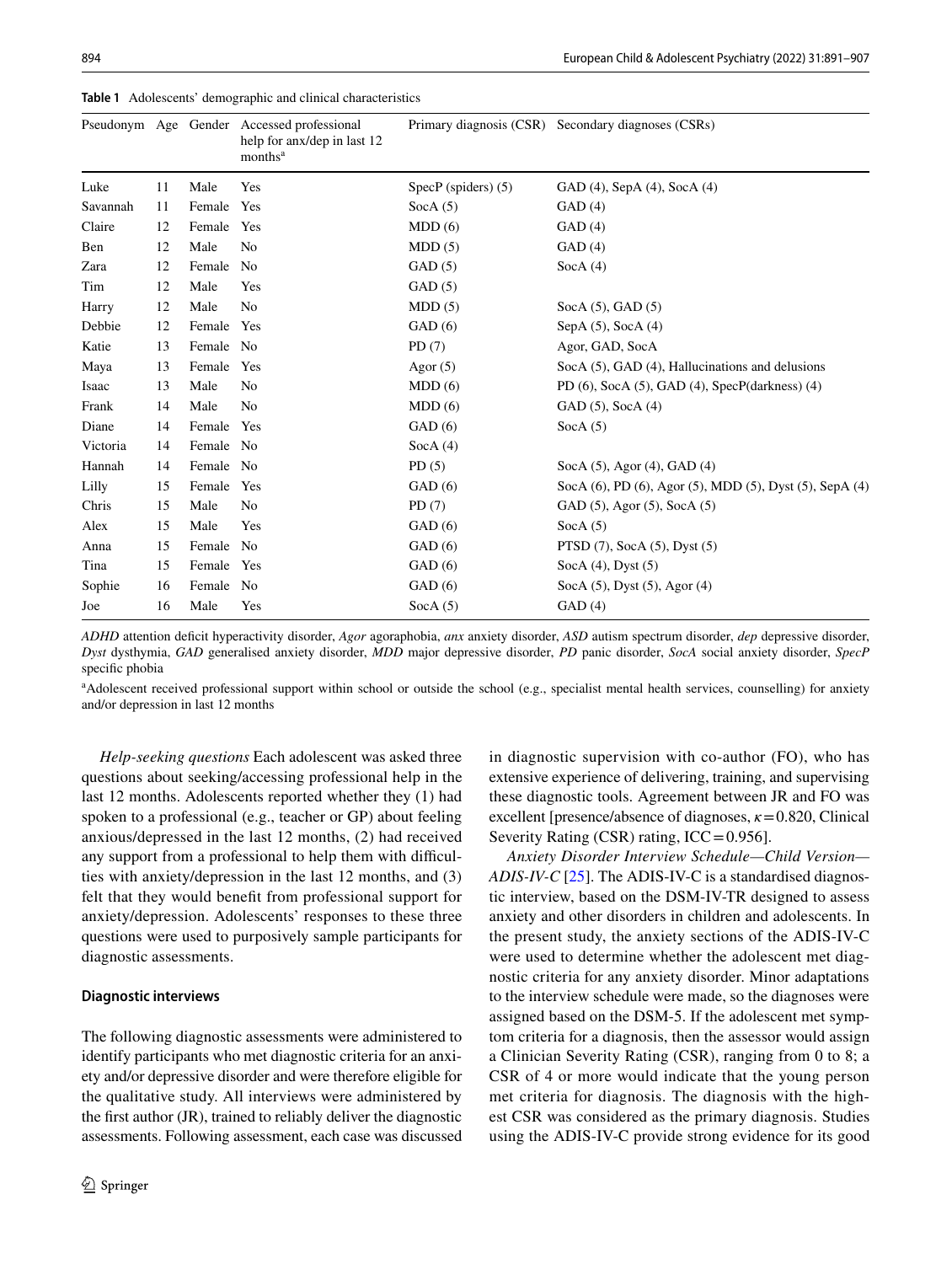psychometric characteristics, which has been especially the case for the anxiety section [[26\]](#page-15-24). Furthermore, ADIS-C provides reliable and valid information even when administered with child only, and reliability of child report is especially high for older children/adolescents [[27\]](#page-15-25).

*Kiddie Schedule for Afective Disorders and Schizophrenia—Present and Lifetime Version—K-SADS-PL* [[28\]](#page-15-26). The K-SADS-PL is a semi-structured interview for afective disorders and schizophrenia, based on DSM-5. In the present study, the depression and mania sections of the K-SADS-PL child interview were used to determine the presence of depression in adolescents. The diagnosis of the major depressive disorder (MDD) was assigned if a young person met at least fve criteria for MDD. In addition, CSR scores were assigned in a similar way as the ADIS-C to provide a comparable estimate of the symptom severity. K-SADS-PL is a diagnostic interview with favourable psychometric characteristics, and is recommended over ADIS in terms of identifying mood disorders in young people [[29\]](#page-15-27), with adolescent self-report being particularly informative and reliable [\[30](#page-15-28)].

#### **Qualitative interviews**

The interview topic guides (see Online Resource 3) were developed by the first author (JR), with input from coauthors (TR and PW), drawing on fndings of a recent systematic review on barriers/facilitators to seeking professional help for mental health problems in young people [[8\]](#page-15-7) and interview guides used in previous similar studies [\[31](#page-15-29)]. Areas of inquiry and sample questions for adolescent interview are outlined in Table [2.](#page-4-0) Although areas of inquiry for parent and adolescent interview were similar, adolescent responses partially guided their parent's interview. Prior to the data collection, interview questions were piloted with two families (two adolescent girls and their mothers) to help pace the interview and to test the appropriateness of the questions.

The semi-structured interviews were conducted by the frst author (JR), a female PhD student in psychology, trained in qualitative research methods and with a background of working in mental health research settings. As JR also conducted the diagnostic assessments with the adolescents and their parents, she had already established a relationship with them; this may have helped them feel more at ease and able to open up, but may also have afected what information they gave in the interview. As English is not the interviewer's frst language, during each interview, she frequently summarised information provided by the participant to ensure that her understanding was accurate [[32\]](#page-15-30). Field notes and initial ideas were written after each interview, and used to partially guide the remaining interviews. All 42 interviews were audio-recorded and transcribed verbatim by JR. Adolescent interviews ranged from 13 to 48 min  $(M = 28:17)$ ,  $SD = 8:06$ , and parent interviews from 14 to 77 min  $(M=35:36, SD=14:05)$ .

#### **Data analysis**

Data analysis started, while data collection was ongoing. Data were analysed by the lead researcher (JR), following six phases of the refexive thematic analysis [[33,](#page-15-31) [34\]](#page-15-32). We approached the data from an essentialist/realist epistemological orientation, which draws on the experiences, meanings, and the reality of participants. We analysed the dataset inductively (directed by the content of the data) and semantically (refecting the explicit content of the data). JR familiarised herself with the data by listening to the audio recordings and transcribing the interviews. During transcribing, all identifable information was removed and participants were given pseudonyms. Adolescents' interview transcripts were coded following guidance by Saldana [[35\]](#page-16-0). Data were managed and stored using software NVivo, Version 12, QSR

<span id="page-4-0"></span>**Table 2** Areas of inquiry and sample questions from adolescent interview topic guide

| Area of questioning                                                                       | Sample questions (probes)                                                                                                                                                                                                                                                             |
|-------------------------------------------------------------------------------------------|---------------------------------------------------------------------------------------------------------------------------------------------------------------------------------------------------------------------------------------------------------------------------------------|
| Knowledge and understanding of anxiety and depression in young<br>people                  | Can you tell me a bit about what you know about anxiety and depres-<br>sion? (Probe: how can you tell if someone your age has been experi-<br>encing anxiety and/or depression?)                                                                                                      |
| Personal experience of identifying anxiety and/or depression                              | Last time we met I asked you lots of questions about how you've been<br>feeling recently and you told me about your worries and/or low mood.<br>To what extent do you perceive these feelings to be a problem for<br>you? (Probe: what makes you think that this is (not) a problem?) |
| Help-seeking attitudes and knowledge about available help/support                         | Can you tell me a bit about what you know about available help/support<br>for young people experiencing anxiety and/or depression? (Probe:<br>would you know where to find help for experiencing anxiety and/or<br>depression? Where would you go?)                                   |
| Help-seeking/accessing experience and barriers/facilitators to help-<br>seeking/accessing | Has anything stopped you from seeking help? (Probe: has anything or<br>anyone helped you when trying to seek help?)                                                                                                                                                                   |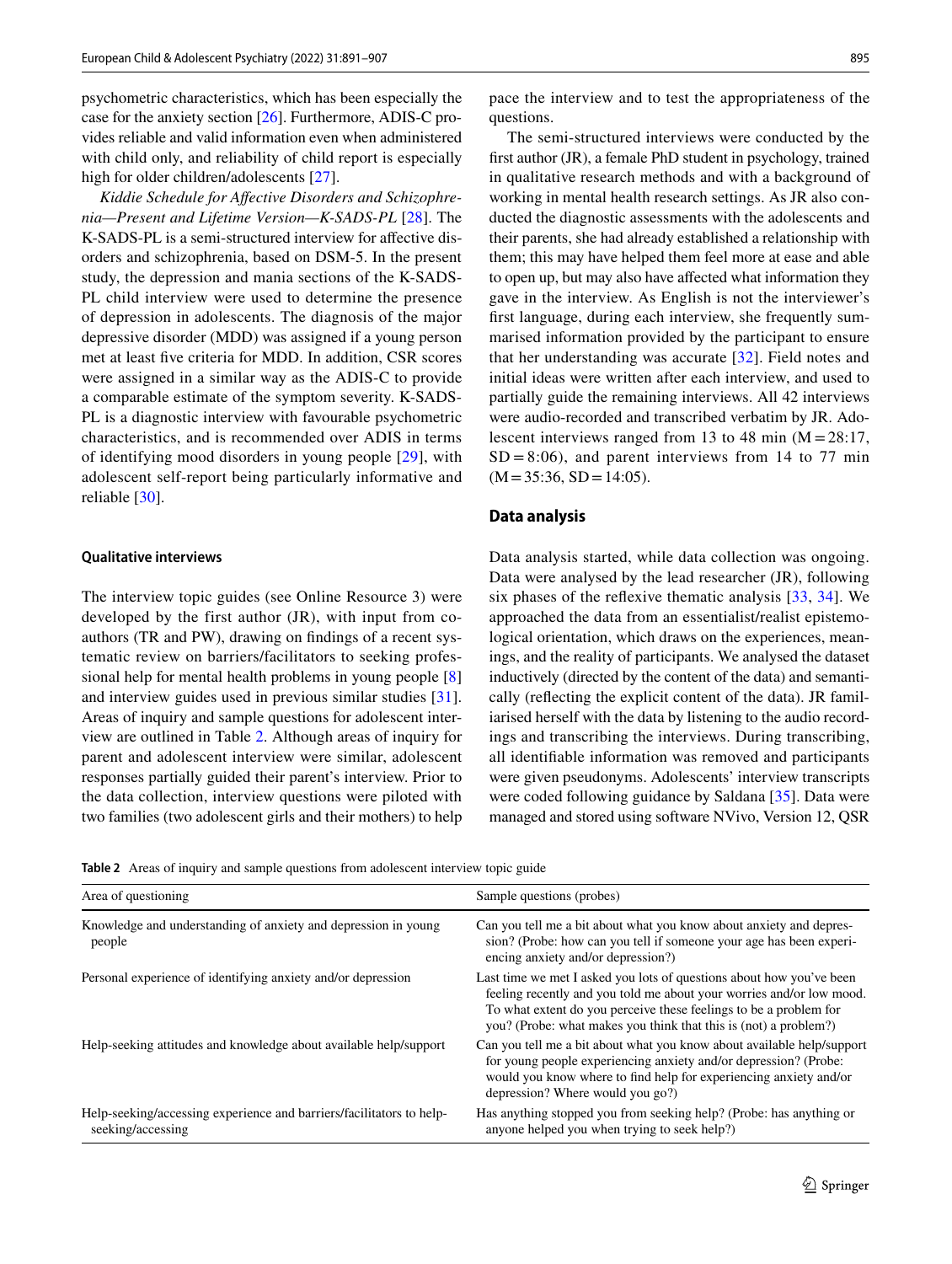International Pty Ltd [[36\]](#page-16-1). Coding was iterative and cyclical, and systematic over all adolescent interview transcripts (i.e., giving full and equal attention to each aspect of the dataset and coding for implicit and explicit contents). Coding was led by JR with regular discussion/input from other team members (TR, PW) with qualitative expertise, to refect on the coding process. Although all 22 adolescent interviews were coded, additional data did not contribute to new codes after the frst 15 transcripts, and therefore, we judged data saturation to have been reached. After all adolescent interview transcripts were coded, JR coded parent interviews using the fnal set of codes identifed in adolescent interviews (i.e., a 'top–down' approach). Notably, as parents were interviewed only for the purpose of the data triangulation for the current study, only sections relevant to the research question were coded and analysed. Adolescent and parent interviews were treated as separate datasets, and JR especially looked for elements in the parent dataset that appeared to contradict or was not contained in the adolescent dataset. JR then organised the fnal set of codes into preliminary themes and subthemes that explained the vast majority of the adolescent and parent perspective. Themes and subthemes were reviewed and revised by regular discussion with other research team members (TR, PW, and CC) to develop the fnal set of themes/subthemes. During these discussions, the research team also refected on the lead researcher's and the whole research group's prior assumptions and knowledge in the feld of help-seeking. Finally, JR produced a report of the analysis by elaborating identifed themes and subthemes and using data extracts (quotes) related to the research question.

# **Results**

We identifed four themes that describe barriers/facilitators to seeking and accessing professional help among adolescents with a diagnosis of an anxiety and/or depressive disorder:  $(1)$  making sense of difficulties,  $(2)$  disclosing problems, (3) ambivalence to seeking professional help, and (4) the instrumental role of others. Barrier and facilitator subthemes identifed within each overarching theme, together with exemplary quotes are outlined in Table [3.](#page-6-0)

1. Making sense of difficulties ('I just thought I was my kind of normal')

Adolescents struggle with recognising anxiety and depressive symptoms, understanding what is normal or not and knowing where to get help for their difficulties. They appear to perceive physical sensations (e.g., rapid breathing) and behaviours (e.g., running away from home) as the main features of anxiety/depression and classify themselves or other people based on someone else's (e.g., GP, friend, parent) labelling of symptoms as anxiety/depression. Adolescents' understanding of their difficulties if influenced by their beliefs about mental health and help-seeking, such as perceiving mental health problems as 'normal' or not, and those adolescents without prior experience of help-seeking are more likely to see their problems as 'not normal'. Adolescents, especially those at the upper end of the age range, report wanting more opportunities to learn about the signs and symptoms of anxiety and depression through online resources, social media, and research projects. However, their engagement with existing resources is low, and even when provided with information directly (e.g., through study information leafet), adolescents report that they do not always independently seek it out. While parents and school staff may be instrumental in helping to identify that a young person has symptoms of anxiety/depression and may need professional help, they also appear to struggle to distinguish between the symptoms of anxiety/depression, their child's attributes, and characteristics of adolescents in general (e.g., being more worried, shy, and withdrawn). Adolescents suggested interventions that could facilitate the identifcation of anxiety/depression, including screening for anxiety and depression in schools, regular school assemblies on anxiety and depression, distributing information via social media, and educating teachers and parents on warning signs of anxiety and depression.

2. Disclosing problems ('I was scared of telling people how I feel')

Adolescents with anxiety and/or depressive disorders fnd it hard to disclose their problems to other people, from friends and family to professionals. Feeling embarrassed about their feelings and concern about being negatively evaluated by their peers or by adults due to high levels of shame and stigma associated with mental health problems are often reported by adolescents. Adolescents report that, even if they want to speak to other people about their difficulties, they struggle to verbalise their feelings. Barriers related to difficulties with verbalising their problems were especially pertinent among younger adolescents and adolescents with ADHD and/or major depressive disorder. Adolescents can prefer it if other people (e.g., their parents or professionals) initiate the conversation about mental health. When deciding who to speak to, adolescents need to perceive the person as trustworthy, although the type of help adolescents identify as trustworthy varies considerably (e.g. formal vs. informal, help within vs. outside the school). Barriers related to (lack of) trust seem to be especially common among adolescents with past negative life or experiences (e.g., family violence) or (negative) experience of professional services. Notably, adolescents who feel unable to share their feelings with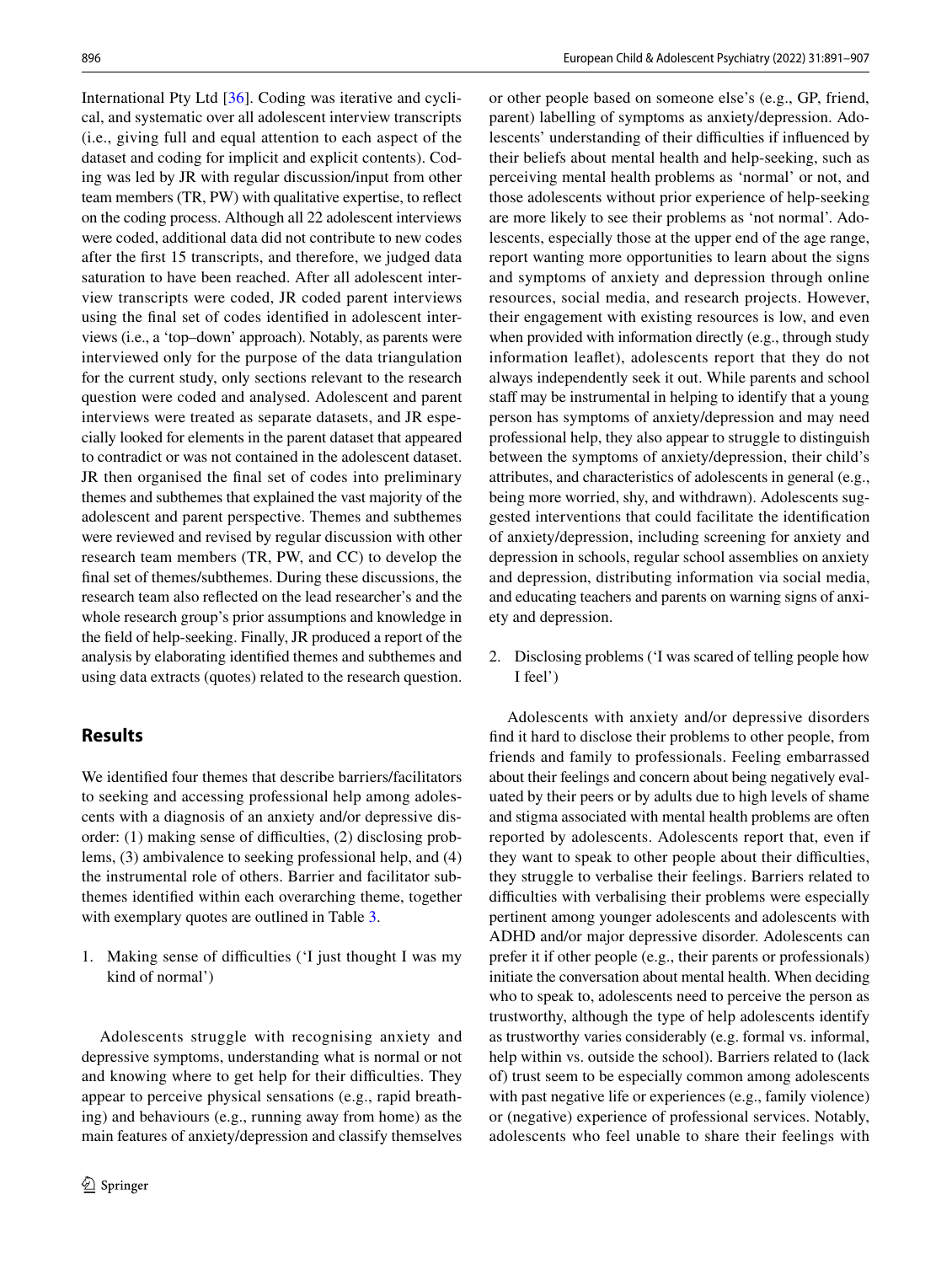<span id="page-6-0"></span>

| Table <sub>3</sub>                                                         | Barrier and facilitator subthemes identified within each theme and exemplary quotes |                                                                                                                                                                                                                                                                                                                                                                                                                                                                                                                                                                        |                                                                                                                                                                                                                                                                                                                                                                                                                                                                                                                                                                                                                                                     |
|----------------------------------------------------------------------------|-------------------------------------------------------------------------------------|------------------------------------------------------------------------------------------------------------------------------------------------------------------------------------------------------------------------------------------------------------------------------------------------------------------------------------------------------------------------------------------------------------------------------------------------------------------------------------------------------------------------------------------------------------------------|-----------------------------------------------------------------------------------------------------------------------------------------------------------------------------------------------------------------------------------------------------------------------------------------------------------------------------------------------------------------------------------------------------------------------------------------------------------------------------------------------------------------------------------------------------------------------------------------------------------------------------------------------------|
| Theme                                                                      | Barrier and facilitator subthemes                                                   | Description                                                                                                                                                                                                                                                                                                                                                                                                                                                                                                                                                            | Exemplary quotes (Pseudonym, age, ADIS-<br>C/K-SADS diagnoses)                                                                                                                                                                                                                                                                                                                                                                                                                                                                                                                                                                                      |
| Making sense of difficulties ('I just thought I<br>was my kind of normal') | Recognising anxiety and depression symp-<br>toms and knowing where to get help      | sify' themselves or other people as anxious/<br>Adolescents report recognising some anxiety<br>help for their problems, apart from the sup-<br>cents are also often not aware of available<br>symptoms as anxiety/depression. Adoles-<br>their parent's, friend's, GP's) naming of<br>depressed based on someone else's (e.g.<br>and/or depression symptoms, especially<br>behaviour. In addition, they often 'clas-<br>those related to physical sensations and<br>port offered in their schools                                                                      | face on their face all the time'. (Savannah, 11,<br>if they would be breathing really faster they'll<br>mum would say that a lot of my cousins have<br>can most likely help meand that's about it'<br>probably have anxiety attackdepression is<br>her if we know anyone who had it (anxiety),<br>or something or they've like got a really sad<br>'I know the student support centre (in school)<br>when I asked my mum about it, once I asked<br>like when they've got a head in their hands<br>can help me and he (the school counsellor)<br>it' (Zara, 12, GAD, SocA)<br>SocA, GAD)                                                             |
|                                                                            | mental health and help-seeking<br>Beliefs about                                     | as a belief that help-seeking is brave and that<br>ties appears to be influenced by their beliefs<br>to be the ones without a prior experience of<br>about mental health and help-seeking, such<br>other people, especially their peers, tended<br>Adolescents' understanding of their difficul-<br>(not) 'normal'. Adolescents that described<br>mental health problems are common and<br>themselves as 'not normal' compared to<br>professional help                                                                                                                 | 'Not many people that I've met personally go<br>for doing that (seeking help) and I'd be proud<br>through the same things that I am. Like fears<br>'I'd think they (friends) would be quite brave<br>and stuff like that. They're just like, I guess<br>you can say normal'. (Chris, 15, PD, GAD,<br>of them for getting help' (Lilly, 16, GAD,<br>SocA, PD, Agor, MDD, Dyst, SepA)<br>(Hannah, 14, PD, SocA, Agor, GAD)<br>Agor)                                                                                                                                                                                                                   |
|                                                                            | Taking opportunities to learn about mental<br>health                                | health problems and available help, however,<br>opportunities to learn about specific mental<br>engage fully in these opportunities. Distrib-<br>tion resources), adolescents do not seem to<br>uting information via popular social media<br>(e.g. Instagram and Snapchat) is suggested<br>ties appears to be relatively low, and even<br>directly (e.g. given leaflets with informa-<br>if they are provided with the information<br>as a way of facilitating their engagement<br>their engagement in existing opportuni-<br>Adolescents report wanting to have more | like the phone numbers, and places you could<br>When it comes to the social media, it would<br>"They could make like links on the comput-<br>know it's there' (Isaac, 13, MDD, PD, SocA,<br>think anyone would like, there's always the<br>have to be something that is already in that<br>ers to, to healthcare websitesIt would be<br>go to to get healthcare and talk about what<br>apps that people use now. Because I don't<br>"I've not personally used it (Kooth), but I<br>idea of like 'oh let's make a mental health<br>app', like not many people would actually<br>you are going through'. (Ben, 12, MDD,<br>GAD, SpecP)<br>${\rm GAD}$ |
|                                                                            |                                                                                     |                                                                                                                                                                                                                                                                                                                                                                                                                                                                                                                                                                        | get that to help themselves' (Alex, 15, GAD,<br>Soc(A)                                                                                                                                                                                                                                                                                                                                                                                                                                                                                                                                                                                              |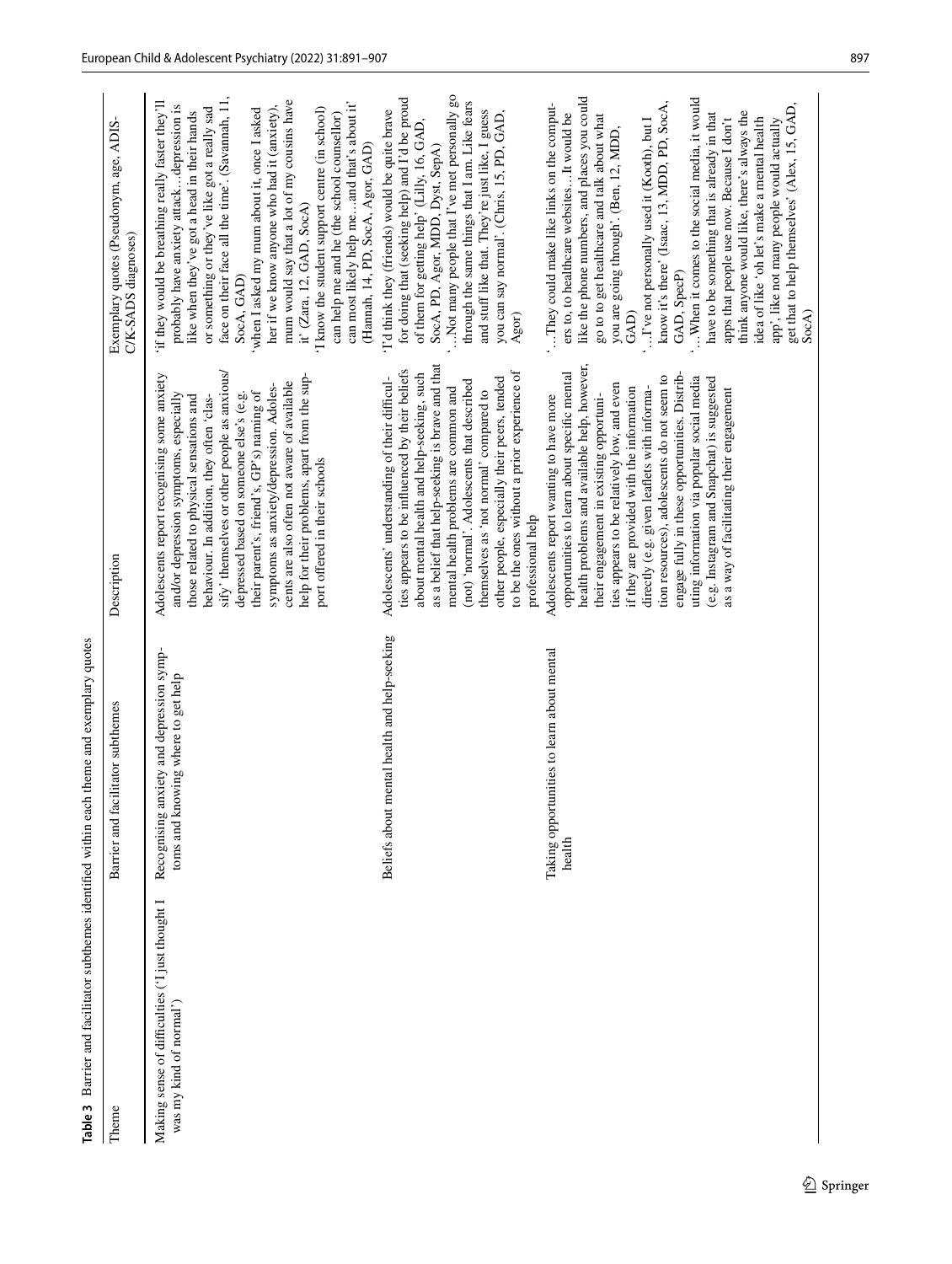|            | Table 3 (continued)                                                  |                                                                                     |                                                                                                                                                                                                                                                                                                                                                                                                                                                                                                                                                                                                                                                                                                                                                                                                        |                                                                                                                                                                                                                                                                                                                                                                                                                                                                                                                                                                                                                                                                                                                                                                                           |
|------------|----------------------------------------------------------------------|-------------------------------------------------------------------------------------|--------------------------------------------------------------------------------------------------------------------------------------------------------------------------------------------------------------------------------------------------------------------------------------------------------------------------------------------------------------------------------------------------------------------------------------------------------------------------------------------------------------------------------------------------------------------------------------------------------------------------------------------------------------------------------------------------------------------------------------------------------------------------------------------------------|-------------------------------------------------------------------------------------------------------------------------------------------------------------------------------------------------------------------------------------------------------------------------------------------------------------------------------------------------------------------------------------------------------------------------------------------------------------------------------------------------------------------------------------------------------------------------------------------------------------------------------------------------------------------------------------------------------------------------------------------------------------------------------------------|
| 2 Springer | Theme                                                                | Barrier and facilitator subthemes                                                   | Description                                                                                                                                                                                                                                                                                                                                                                                                                                                                                                                                                                                                                                                                                                                                                                                            | Exemplary quotes (Pseudonym, age, ADIS-<br>C/K-SADS diagnoses)                                                                                                                                                                                                                                                                                                                                                                                                                                                                                                                                                                                                                                                                                                                            |
|            |                                                                      | between anxiety/depression<br>symptoms and a person's attributes<br>Differentiating | and others identify anxiety/depression symp-<br>with differentiating between anxiety/depres-<br>not considering help-seeking. Furthermore,<br>therefore perceiving their (child's) difficul-<br>ties as personality traits and, consequently,<br>sion symptoms and adolescent's attributes.<br>parents often attribute adolescents' behav-<br>tions (e.g. mental health screening, mental<br>iour to characteristics of adolescence (e.g.<br>cents report always perceiving their child/<br>health assemblies) could help themselves<br>moodiness, constant worry). Adolescents<br>suggest that some school-based interven-<br>Adolescents, parents and teachers struggle<br>themselves as shy and not confident, and<br>For instance, some parents and adoles-<br>toms that require professional help | is naturally quite shy, so I think that's hold her<br>ling thing and if you have any worries, we can<br>2 years a person comes in like a teacher in the<br>room and just like we're part of like counsel-<br>law. Like someone every, maybe two, one or<br>know, she's not a sort of outgoing child, she<br>typical fifteen year old' [Chris (mother), 15,<br>'Basically doing the whole school (screen-<br>I think possibly he's got lots of things going<br>on with his mind, but I think he's kind of a<br>Well she's naturally quite a shy childyou<br>ing). Like, I think it should be like, in the<br>back a lot'. (Victoria (mother), 11, SocA)<br>help you' (Tina, 15, GAD, SocA, Dyst)<br>PD, GAD, Agor]                                                                         |
|            | Disclosing problems ('I was scared of telling<br>people how I feel') | Worrying what other people will think                                               | marked among adolescents with self-and/or<br>parent-reported comorbid gender and sexual<br>by boys, their parents indicate that they also<br>have these concerns. Concerns about being<br>Although this is less commonly expressed<br>negatively evaluated if they disclose their<br>judged by other people were particularly<br>problems to anyone, and that includes<br>Adolescents are concerned about being<br>formal and informal sources of help.<br>identity issues                                                                                                                                                                                                                                                                                                                             | think that's there's something wrong with me,<br>think it's more about his image, you know, he<br>I'mI don't know, they just might think I'm<br>he's trying to make up his mind whether he's<br>I thought they will judge me and then they'll<br>and stuff like that' (Tina, 15, GAD, SocA,<br>[Isaac (mother), 13, MDD, PD, SocA, GAD,<br>doesn't want to ask for it (help), because it's<br>'I was scared of telling people how I felt. Cos<br>gonna make him look bad with his friends'<br>'I think it's more about what other, what his<br>bisexual, if he's gay, if he's straightso I<br>this discussion at the moment because he,<br>friends are gonna think, cos we're having<br>I'd be thinking about, maybe they think<br>weird' (Sophie, 16, GAD, SocA, Dyst)<br>SpecP<br>Dyst) |
|            |                                                                      |                                                                                     |                                                                                                                                                                                                                                                                                                                                                                                                                                                                                                                                                                                                                                                                                                                                                                                                        |                                                                                                                                                                                                                                                                                                                                                                                                                                                                                                                                                                                                                                                                                                                                                                                           |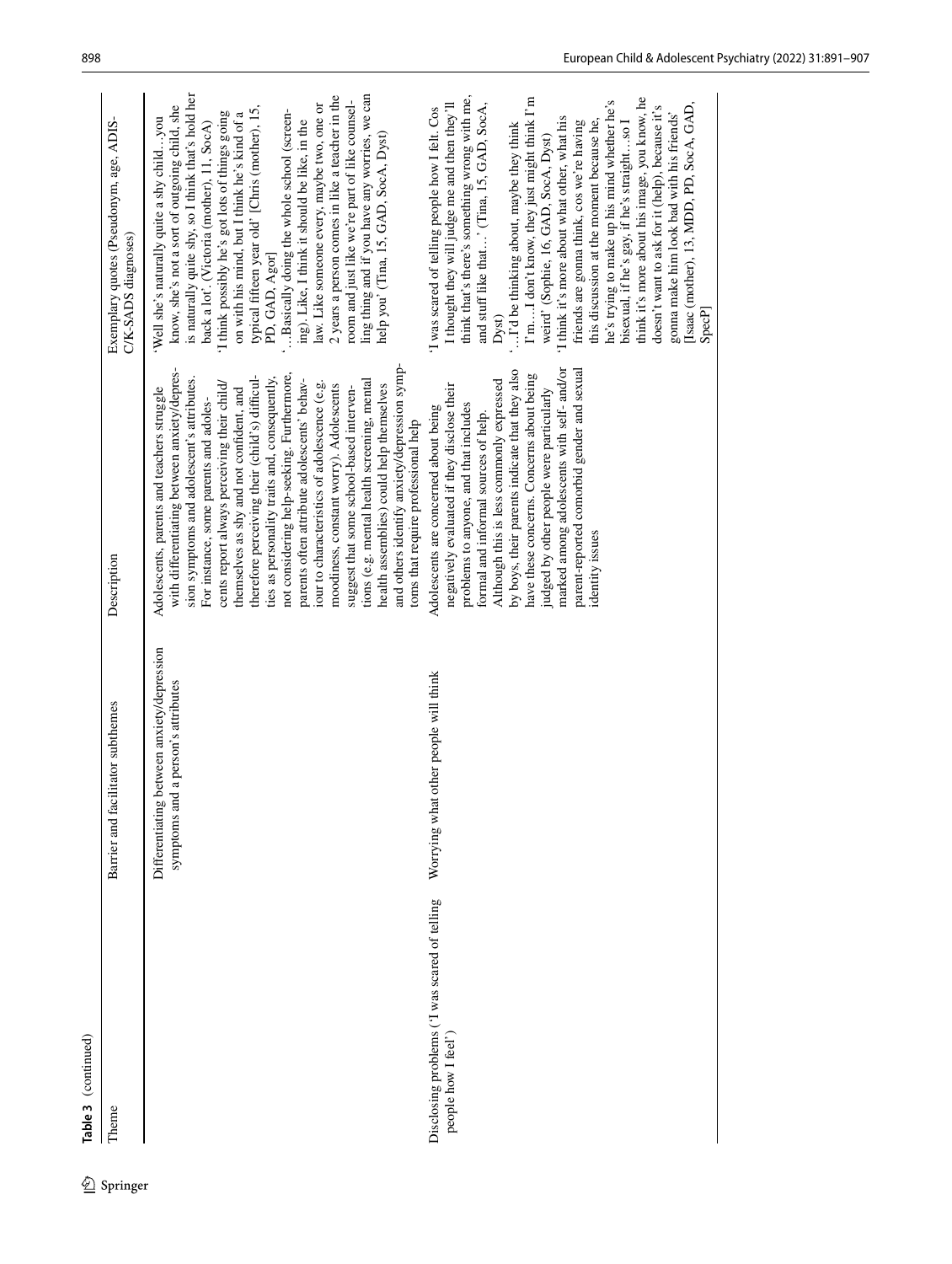| (continued)<br>Table <sub>3</sub> |                                   |                                                                                                                                                                                                                                                                                                                                                                                                                                                                                                                                                                                                                                                                                                 |                                                                                                                                                                                                                                                                                                                                                                                                                                                                                                                                                                                                                                                             |
|-----------------------------------|-----------------------------------|-------------------------------------------------------------------------------------------------------------------------------------------------------------------------------------------------------------------------------------------------------------------------------------------------------------------------------------------------------------------------------------------------------------------------------------------------------------------------------------------------------------------------------------------------------------------------------------------------------------------------------------------------------------------------------------------------|-------------------------------------------------------------------------------------------------------------------------------------------------------------------------------------------------------------------------------------------------------------------------------------------------------------------------------------------------------------------------------------------------------------------------------------------------------------------------------------------------------------------------------------------------------------------------------------------------------------------------------------------------------------|
| Theme                             | Barrier and facilitator subthemes | Description                                                                                                                                                                                                                                                                                                                                                                                                                                                                                                                                                                                                                                                                                     | Exemplary quotes (Pseudonym, age, ADIS-<br>C/K-SADS diagnoses)                                                                                                                                                                                                                                                                                                                                                                                                                                                                                                                                                                                              |
|                                   | Ability to verbalise feelings     | how this can lead to anger outbursts, particu-<br>makes it difficult to be able to disclose their<br>with self-/parent-reported comorbid ADHD<br>problems to other people. Parents describe<br>Adolescents report that they can struggle to<br>larly among younger adolescents or those<br>verbalise their feelings and that this then<br>(traits) and major depressive disorder<br>diagnosis                                                                                                                                                                                                                                                                                                   | she finds it easier to express it with anger and<br>because she doesn't have the mental capacity<br>understandshe just tends to lash out cause<br>physicality, rather than with words'. [Claire<br>to explain in the way that other people can<br>I don't really like saying much cos I don't<br>really know what to say' (Katie, 13, PD,<br>She just finds it hard to express herself<br>(father), 12, MDD, GAD]<br>Agor, GAD, SocA)                                                                                                                                                                                                                       |
|                                   | Asking for help                   | Adolescents commonly struggle with initiat-<br>and asking for help. They are more likely<br>to share their feelings when a parent or a<br>ing a conversation about mental health<br>professional initiates the conversation                                                                                                                                                                                                                                                                                                                                                                                                                                                                     | then I could reach out and get help' (Tina, 15,<br>like that. Cos I know if that happened, then I,<br>take like person out of class, all of the people<br>someone and say 'hey, can you help me with<br>okay, you've got no worries?', erm, and stuff<br>and students, and just like sit with them, and<br>just be like 'are you sure', like 'everything's<br>'I didn't know how to erm, like, ask for the<br>people say they're fine, you should always<br>I know I can, but can't just really go up to<br>help. Cos, I don't know, it's just a lot like,<br>'Well, I always thought that, even though<br>this?' (Alex, 15, GAD, SocA)<br>GAD, SocA, Dyst) |
|                                   | Ability to trust other people     | ing other people as trustworthy is a common<br>adolescents feel most able to talk about their<br>difficulties without concerns about informa-<br>professionals. Inability to trust other people<br>differences in which settings or with whom<br>Being able to trust other people and perceiv-<br>tion being shared with others; for example,<br>whether this is inside or outside the school<br>appears to be particularly pertinent among<br>professionals or negative life experiences<br>about their feelings to anyone. There are<br>those with past (negative) experience of<br>environment, with friends or teachers/<br>reason why adolescents (do not) speak<br>(e.g. family violence) | 'I have spoken to some (friends) about it but not<br>ing to someone, talking to other students what<br>tell anyone', but then like, really they get talk-<br>'I just don't really trust teachers, I don't know,<br>like everybody(and to) family members<br>" I just don't really have a lot of trust in any-<br>cos they (.), they could be like 'oh we won't<br>Cos they won't like tell anyone else I think'<br>people said or something'. (Joe, 16, SocA,<br>(Luke, 11, SpecP, GAD, SepA, SocA)<br>one' (Anna, 15, GAD, PTSD, SocA)<br>GAD)                                                                                                             |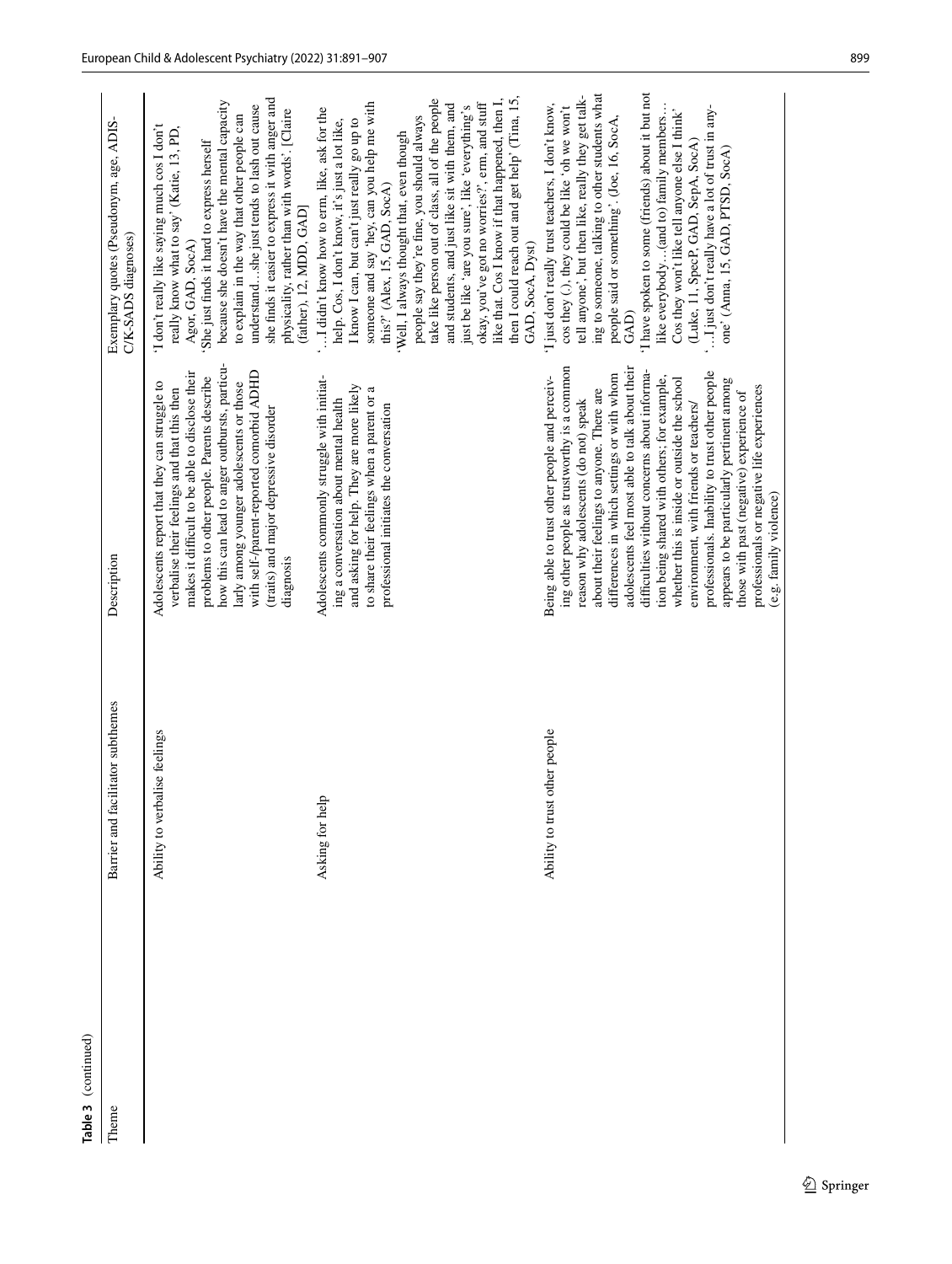| �        | Table 3 (continued)                                                                                                  |                                                                    |                                                                                                                                                                                                                                                                                                                                                                                                                                                                                                                                                                                                              |                                                                                                                                                                                                                                                                                                                                                                                                                                                                                                                                                                                                                                                              |
|----------|----------------------------------------------------------------------------------------------------------------------|--------------------------------------------------------------------|--------------------------------------------------------------------------------------------------------------------------------------------------------------------------------------------------------------------------------------------------------------------------------------------------------------------------------------------------------------------------------------------------------------------------------------------------------------------------------------------------------------------------------------------------------------------------------------------------------------|--------------------------------------------------------------------------------------------------------------------------------------------------------------------------------------------------------------------------------------------------------------------------------------------------------------------------------------------------------------------------------------------------------------------------------------------------------------------------------------------------------------------------------------------------------------------------------------------------------------------------------------------------------------|
| Springer | Theme                                                                                                                | Barrier and facilitator subthemes                                  | Description                                                                                                                                                                                                                                                                                                                                                                                                                                                                                                                                                                                                  | Exemplary quotes (Pseudonym, age, ADIS-<br>C/K-SADS diagnoses)                                                                                                                                                                                                                                                                                                                                                                                                                                                                                                                                                                                               |
|          |                                                                                                                      | Anxiety and depressive symptoms interfere<br>king<br>with help-see | The very nature of having an anxiety disorder<br>or depression can get in the way of success-<br>ful help-seeking. In particular, adolescents<br>due to their shyness/social anxiety, lack of<br>report struggling to speak to other people<br>confidence and feelings of hopelessness                                                                                                                                                                                                                                                                                                                       | do the same thing. Cause nothing is going to<br>I carry on and just keep going. Just kind of<br>thatto speak to anyone I think'. (Lilly, 15,<br>change anything' (Sophie, 16, GAD, SocA,<br>GAD, SocA, PD, Agor, MDD, Dyst, SepA)<br>I just don't really feel that confident to do<br>Dyst)                                                                                                                                                                                                                                                                                                                                                                  |
|          |                                                                                                                      | Concerns about the impact on others                                | adolescents, adolescents do not always share<br>not want them to worry about them or make<br>among older adolescents and also voiced by<br>their parents angry. This barrier is common<br>their feelings with these people as they do<br>usually represent a first source of help for<br>Although adolescents' friends and families<br>parents of adolescent boys                                                                                                                                                                                                                                            | about me'. (Isaac, 13, MDD, PD, SocA, GAD,<br>tell them cos I don't want, want them to worry<br>(friends), I'd rather listen to what they have to<br>meI thought that she (mother) was going to<br>'It's just, it's like, it's almost uncomfortable cos<br>'Ben keeps all for himself. I think it's because I<br>be angry with me (if I tell her)'. (Hannah, 13,<br>say and that stops them from worrying about<br>have girls and he's the oldest he doesn't want<br>I don't want them (parents), I don't want to<br>to put any stress on me' (Ben (mother), 12,<br>I don't like talking about myself to them<br>PD, SocA, Agor, GAD)<br>MDD, GAD)<br>SpecP) |
|          | ('There's like a part of me that wants help<br>Ambivalence to seeking professional help<br>and a part that doesn't') | Desire to be self-reliant                                          | difficult emotions. Similarly, parents of boys<br>report barriers related to their sons appeared<br>help-seeking to be in conflict with their per-<br>themselves when facing emotional difficul-<br>ceptions of themselves. Parents sometimes<br>referring to their own ways of coping with<br>to see help-seeking as conflicting with the<br>others that they are strong enough to cope<br>ties, and wanting to show themselves and<br>on their own. As such, they can perceive<br>Adolescents report a preference to rely on<br>explain their children's self-reliance by<br>idea of what it is to be male | 'I think it's just my pride cos I think I can do<br>because I think that's something that I have<br>myself I think she thinks she's got to be the<br>everything by myself.' (Victoria, 14, SocA)<br>I don't ask for help and I do everything by<br>to do by myselfcos I'm a tough person'<br>I think cos I've got my own problems and<br>same' [Savannah (mother), SocA, GAD]<br>(Chris, 15, PD, GAD, Agor)                                                                                                                                                                                                                                                  |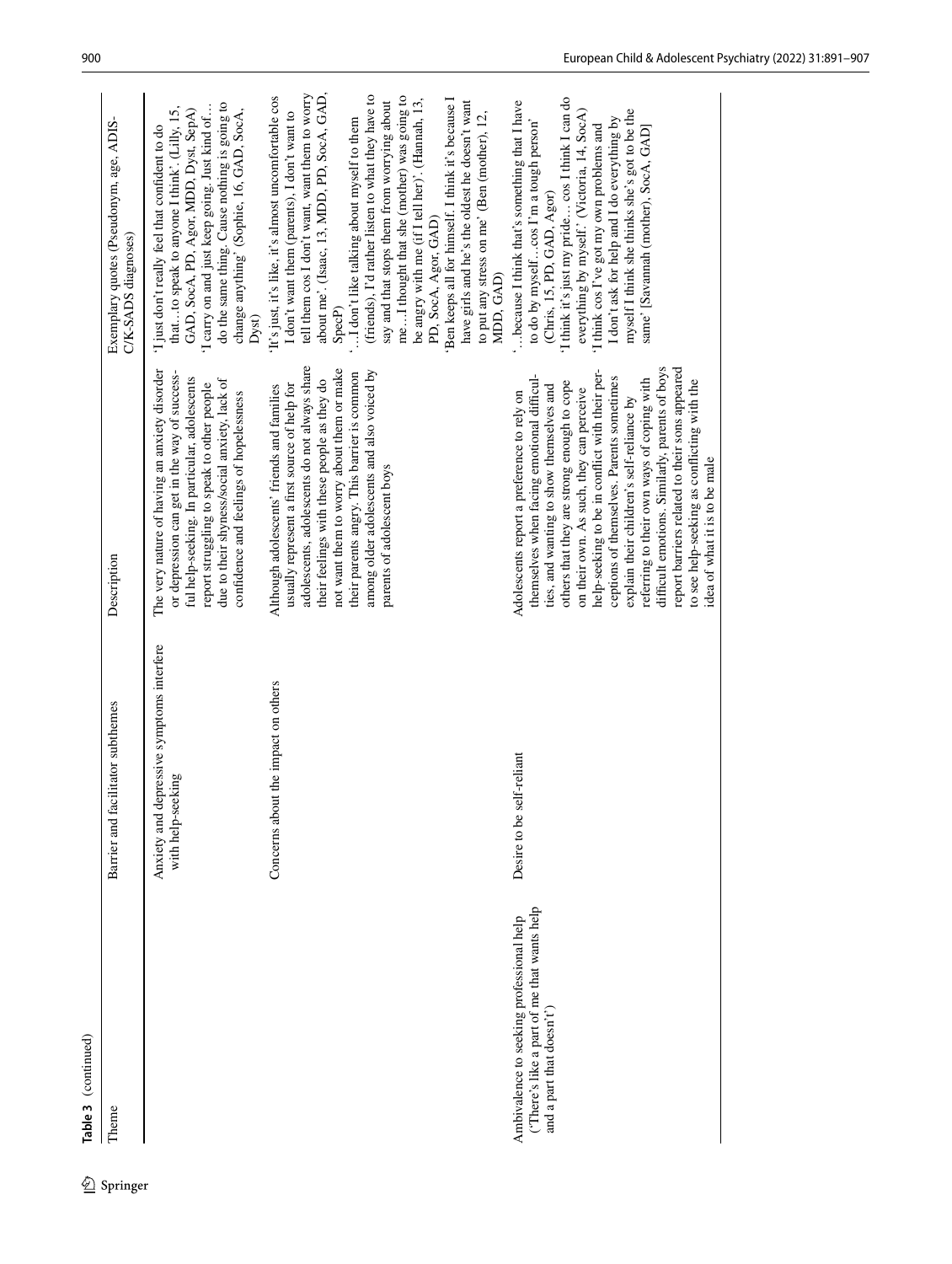| Theme                                                                                                   | Barrier and facilitator subthemes                                                      | Description                                                                                                                                                                                                                                                                                                                                                                                                                                                                                                                                                          | Exemplary quotes (Pseudonym, age, ADIS-<br>C/K-SADS diagnoses)                                                                                                                                                                                                                                                                                                                                                                                                                                                                                                                                                                                                                                                                                                                                         |
|---------------------------------------------------------------------------------------------------------|----------------------------------------------------------------------------------------|----------------------------------------------------------------------------------------------------------------------------------------------------------------------------------------------------------------------------------------------------------------------------------------------------------------------------------------------------------------------------------------------------------------------------------------------------------------------------------------------------------------------------------------------------------------------|--------------------------------------------------------------------------------------------------------------------------------------------------------------------------------------------------------------------------------------------------------------------------------------------------------------------------------------------------------------------------------------------------------------------------------------------------------------------------------------------------------------------------------------------------------------------------------------------------------------------------------------------------------------------------------------------------------------------------------------------------------------------------------------------------------|
|                                                                                                         | Other's reactions                                                                      | sional help, older adolescents and adolescent<br>Adolescents are often concerned about being<br>wanting attention if they reach out for help.<br>appear to be particularly common among<br>those without prior experience of profes-<br>treated differently or being perceived as<br>Concerns about other people's reactions<br>males                                                                                                                                                                                                                                | wants attention' or like, I just don't like things<br>treat me normallythan just be like 'oh, he's<br>depressed, you gotta be careful with him,', so<br>to be all about me' (Sophie, 16, GAD, SocA,<br>'I just don't want people to treat me differently<br>and like take pity on me, I'd rather them just<br>So, I don't want people to be like, 'oh, she<br>yea'. (Frank, 14, MDD, GAD, SocA)<br>Dyst)                                                                                                                                                                                                                                                                                                                                                                                               |
|                                                                                                         | Fears and expectations about professional help Not knowing what to expect from profes- | tion about what professional help looks like,<br>help can also reduce adolescents' fears and<br>Adolescents report wanting more informa-<br>will consist of and how the adolescent will<br>Past (positive) experiences of professional<br>represent notable barriers to help-seeking.<br>which could reduce their anxiety and help<br>them decide whether to seek help or not.<br>sional help (e.g., what professional help<br>create more realistic expectations about<br>react), and whether this will be helpful,<br>professional help                            | trying to explain that they won't do anything,<br>will actually happen' (Lilly, 15, GAD, SocA,<br>'I'm happy and scared, like I'm happy cos I'm<br>getting help but then I'm also scared of what<br>'he's got himself quite stressed and anxious<br>anything scaryIt was just something nice.<br>they're not gonna remove him or anything'<br>I was scared to get help in Year 6 because<br>it's going to be, I knew it's not going to be<br>sleep the night before that and then he got<br>tearful while we were waitingand I was<br>I didn't know what's going to happen, but<br>about the doctor's appointment, he didn't<br>it kind of comforted me because I knew<br>we're just gonna come and have a chat,<br>[Ben (mother), 12, MDD, GAD]<br>PD, Ago, MDD, Dyst, SepA)<br>(Zara, 12, GAD, SocA) |
| The instrumental role of others ('If it wouldn't Recognising t<br>be for X, I would still be suffering' | and initiating the process of help-seeking<br>the need for professional help           | adolescent, they do not always recognise the<br>interfering (e.g. child not being able to go to<br>help. However, although they might identify<br>need for professional help and/or initiate the<br>process of help-seeking. Parents/profession-<br>als who perceive an adolescent's symptoms<br>Adolescents' parents and teachers are crucial<br>school) are likely to initiate the process of<br>as risky or severe (e.g. self-harming) and<br>in the process of accessing professional<br>symptoms of anxiety/depression in an<br>help-seeking for a young person | 'He does sometimes have panic attackssome-<br>his lessons, but I think, he's kind of getting<br>into grips with that'. [Chris (mother), 15, PD,<br>when he first started and he was getting quite<br>distressed in a couple of days, I think they've<br>obviously assigned him to her (school nurse)<br>help I need' (Anna, 15, GAD, PTSD, SocA)<br>'My mum ran the doctors to book an appoint-<br>times he just has to erm take himself out of<br>ment, cos she said like, she wants me to get<br>and he's just carried it on with her'. (Luke<br>'I think the school's done it (arranged help)<br>(mother), 11, SpecP, GAD, SepA, SocA)<br>GAD, Agor]                                                                                                                                                |

**Table 3** (continued)

Table 3 (continued)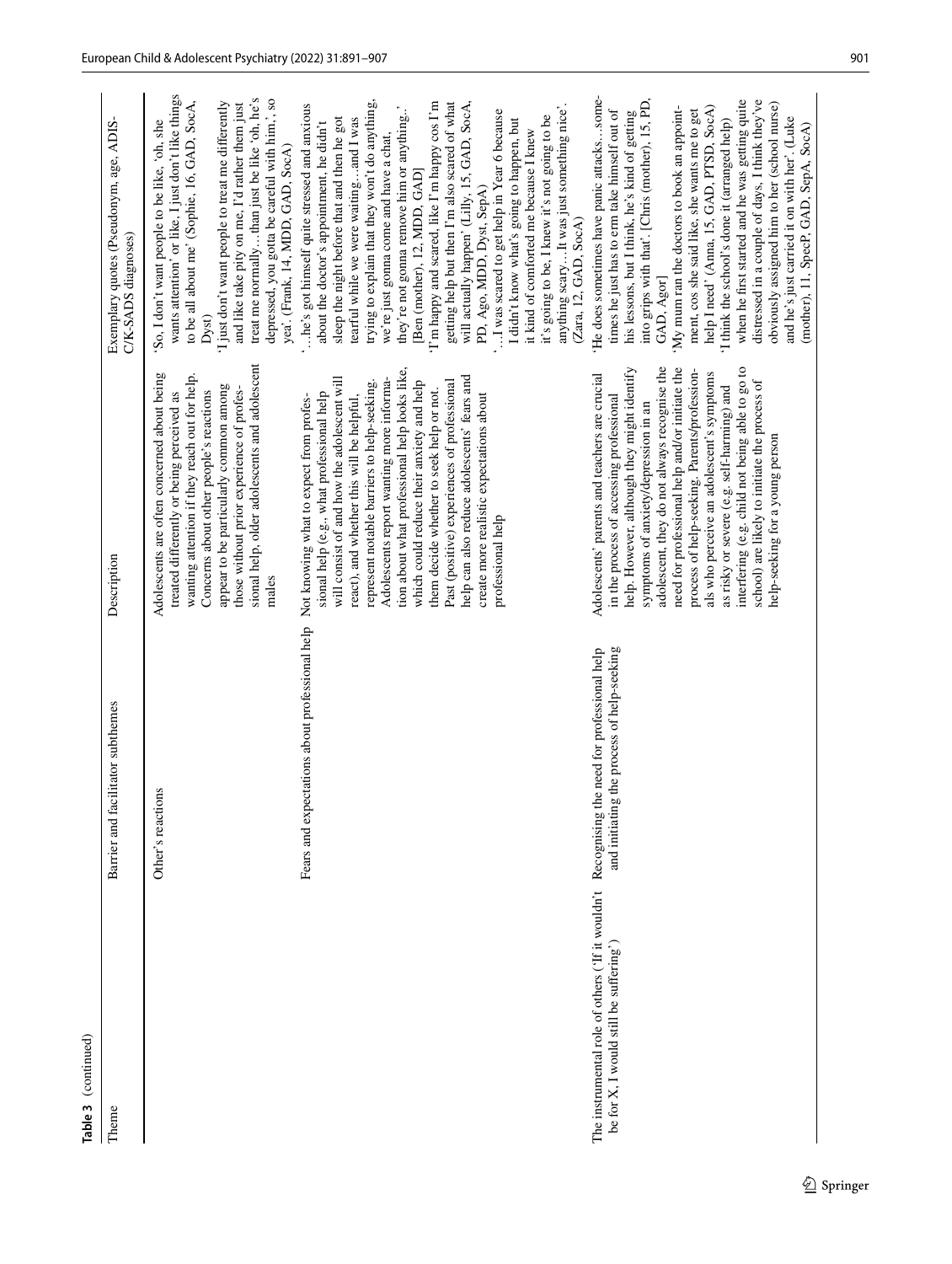|            | Table 3 (continued) |                                              |                                                                                                                                                                                                                                                                                                                                                                                                                                                                                                                                                                                                                                                                |                                                                                                                                                                                                                                                                                                                                                                                                                                                                                                                                                                                                                                                                                                                                                                                    |
|------------|---------------------|----------------------------------------------|----------------------------------------------------------------------------------------------------------------------------------------------------------------------------------------------------------------------------------------------------------------------------------------------------------------------------------------------------------------------------------------------------------------------------------------------------------------------------------------------------------------------------------------------------------------------------------------------------------------------------------------------------------------|------------------------------------------------------------------------------------------------------------------------------------------------------------------------------------------------------------------------------------------------------------------------------------------------------------------------------------------------------------------------------------------------------------------------------------------------------------------------------------------------------------------------------------------------------------------------------------------------------------------------------------------------------------------------------------------------------------------------------------------------------------------------------------|
| 2 Springer | Theme               | Barrier and facilitator subthemes            | Description                                                                                                                                                                                                                                                                                                                                                                                                                                                                                                                                                                                                                                                    | Exemplary quotes (Pseudonym, age, ADIS-<br>C/K-SADS diagnoses)                                                                                                                                                                                                                                                                                                                                                                                                                                                                                                                                                                                                                                                                                                                     |
|            |                     | Knowledge of services                        | tal health services, unless they have personal<br>adolescents and their families. Besides from<br>facilitator, and adolescents and their parents<br>knowledge about child and adolescent men-<br>Knowing where to seek help is an important<br>GP to seek support. Parents generally lack<br>schools, families also turn to their child's<br>indicate that schools are most commonly<br>the first nominated source of help for                                                                                                                                                                                                                                 | erm the children'. [Frank (mother), 14, MDD,<br>want to come into school anymore' (Tina, 15,<br>'mum called up to school to say like, I don't<br>' I also work for the NHS Trust so I know a<br>ously I work for the NHS company' (Luke<br>" I actually didn't know there was help for<br>lot of services that are available, cos obvi-<br>GAD, SocA, Dyst)<br>GAD, SocA]                                                                                                                                                                                                                                                                                                                                                                                                          |
|            |                     | Family's resources and resilience            | access specialist support, and this sometimes<br>attempt to seek help for their child. The role<br>fully access services. Parents with sufficient<br>mental health services as preventing access<br>of the school seems to be especially impor-<br>high demand on local child and adolescent<br>and that persistence is required to success-<br>resources) appear most likely to be able to<br>parents lack these resources, they may not<br>Adolescents and their parents describe the<br>resources (e.g., emotional and financial<br>means accessing help privately. Where<br>or professional experience of CAMHS<br>tant in families with limited resources | money, huh, that leaves them there doesn't it?'<br>ously for a while we were waiting to see if we<br>going to be honest with you' [Maya (mother),<br>T've been trying to get hold of them (CAMHS)<br>for quite a while now  but to be honest with<br>we just said 'no we gotta deal with it' and we<br>paid for it once, I mean if people haven't got<br>'Nothing stopped us it's just erm I mean obvi-<br>so that stopped us for a little while, but then<br>you know what I meanI just had so much<br>can get somewhere through the doctor but,<br>youthings were going on at the time, do<br>13, Agor, SocA, GAD, Hallucinations and<br>going on I didn't know if I was coming or<br>(mother), 11, SpecP, GAD, SepA, SocA)<br>[Joe (mother), 16, SocA, GAD]<br><b>Delusions</b> |
|            |                     | id schools working together<br>Caregivers ar | their child's school to be able to successfully<br>help. Parents and adolescents describe the<br>Families vary significantly in their experi-<br>(e.g. schools, GP) when trying to access<br>importance of feeling well supported by<br>ences of support from other agencies<br>access professional help                                                                                                                                                                                                                                                                                                                                                       | obviously we didn't, I wouldn't know how to<br>[Isaac (mother), 13, MDD, PD, SocA, GAD,<br>deal with something like that and they basi-<br>'so me and my husband went into school and<br>know what I mean, so we worked together'<br>cally helped us and we helped them, if you<br>said 'look, we need help, what do we do',<br>SpecP                                                                                                                                                                                                                                                                                                                                                                                                                                              |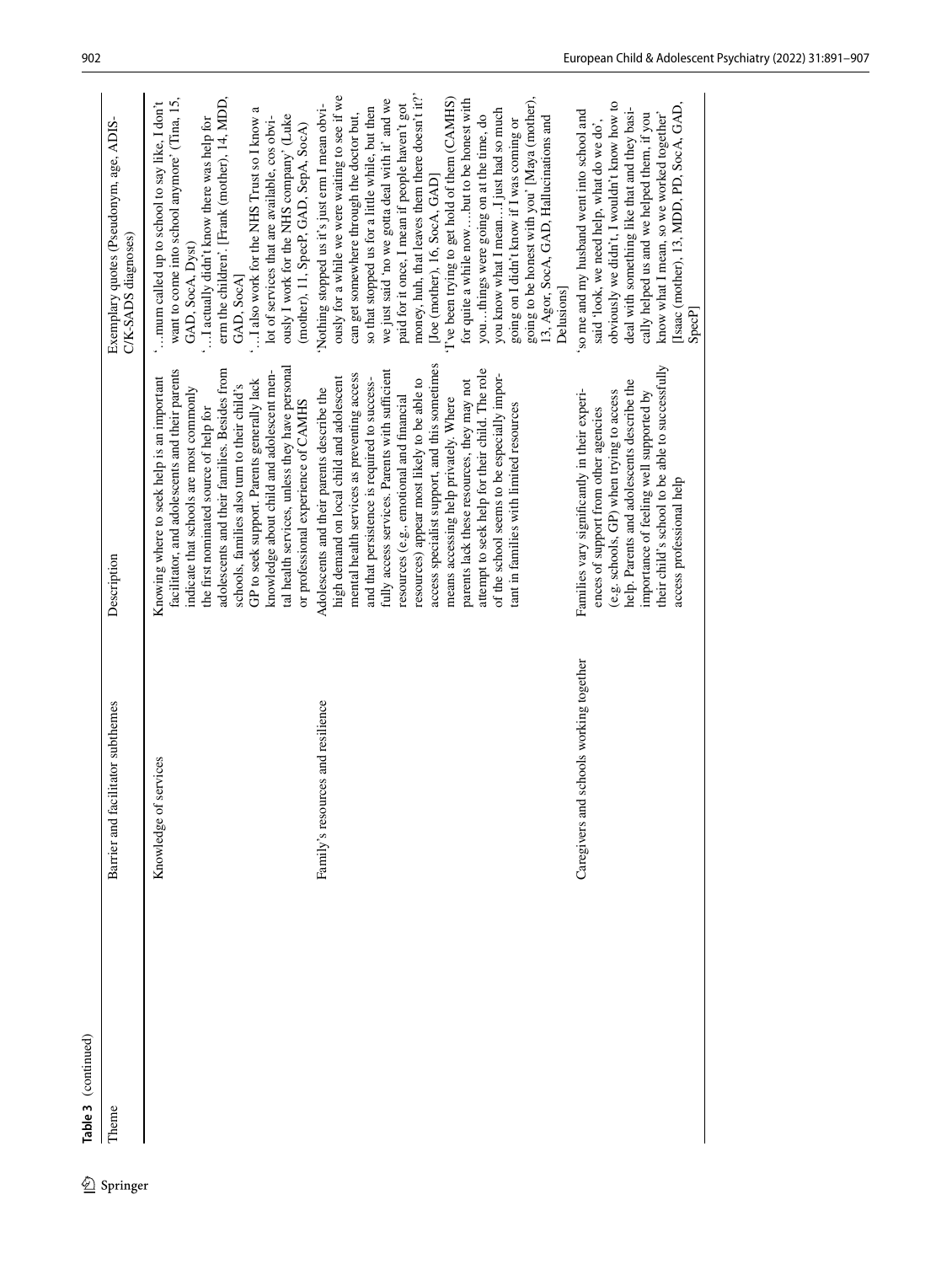| SocA<br>parents/schools (e.g. making an appointment<br>help-seeking after this has been initiated by<br>Young person's engagement with help-seeking Adolescents may not feel ready for profes-<br>with the GP). In these situations, parents<br>sional help or engage in the process of<br>report feeling frustrated and hopeless | l'heme | Barrier and facilitator subthemes | Description | Exemplary quotes (Pseudonym, age, ADIS-<br>C/K-SADS diagnoses)                                                                                                                                                                                                                                                                                                                                                                |
|-----------------------------------------------------------------------------------------------------------------------------------------------------------------------------------------------------------------------------------------------------------------------------------------------------------------------------------|--------|-----------------------------------|-------------|-------------------------------------------------------------------------------------------------------------------------------------------------------------------------------------------------------------------------------------------------------------------------------------------------------------------------------------------------------------------------------------------------------------------------------|
|                                                                                                                                                                                                                                                                                                                                   |        |                                   |             | discuss what's going on and I think she needs<br>help'. [Katie (mother), 13, PDD, Agor, GAD,<br>those year, two years' time completely stuck'<br>at the same time Alex, he refused to to to talk<br>to anybody at this stage and now if Alex, he<br>refuses he wouldn't, erm so we are stuck for<br>she absolutely had a meltdown when I said<br>I was going to take her to the doctors, to<br>[Alex (mother), 15, GAD, SocA] |

professionals also describe not feeling able to open up to friends or family either. Some specifc anxiety and depressive symptoms, such as shyness, quietness, lack of confdence, and hopelessness, seem to contribute to difficulties disclosing problems to others. Older adolescents and adolescent boys, in particular, can be also worried about making other people, especially their parents and friends, upset if they disclose their problems to them.

3. Ambivalence to seek professional help ('There's like a part of me that wants help and a part that doesn't')

Adolescents are unsure about whether they want professional help for their difficulties or not. One of the main barriers that stops adolescents from seeking professional help is a preference to rely on themselves, and some parents highlighted that adolescents may have adopted this coping style through observing their parents. Perceived gender roles appear to play a signifcant role here, with adolescent males being more likely to hold beliefs of needing to be strong and handling things on their own. Furthermore, older adolescents and adolescents without prior experience of professional help seem to be especially concerned about being able to cope with their problems on their own, and feeling 'too proud' to reach out for professional help. Adolescents also seem to be concerned with how other people will react if they seek professional help, and adolescents who worry about being perceived as 'attention seekers' or 'weak' by other people are less likely to seek professional help. Concerns about other people's reactions seem to be more common among older adolescents, adolescent males, and those without a previous experience of professional help. Finally, adolescents' fears and expectations about professional help also play a signifcant role in decisions about whether to seek professional help. Adolescents with past (positive) experience of professional help-seeking are more likely to hold positive expectations, are less afraid of professional help, and more likely to seek professional help in the future than those without these past experiences.

4. The instrumental role of others ('If it wouldn't be for X, I would still be sufering')

Adolescents do not appear to access professional help on their own—they need their parents and/or school staff to arrange professional help for them. If parents and teachers perceive adolescents' problems as severe (e.g., self-harm) and interfering (e.g., adolescent not being able to attend school), they are more likely to seek and access help. However, parents and schools are not always aware of available help for their child's anxiety and/or depressive disorders. Families report turning to adolescents' schools and GPs most commonly, and the role of these professionals in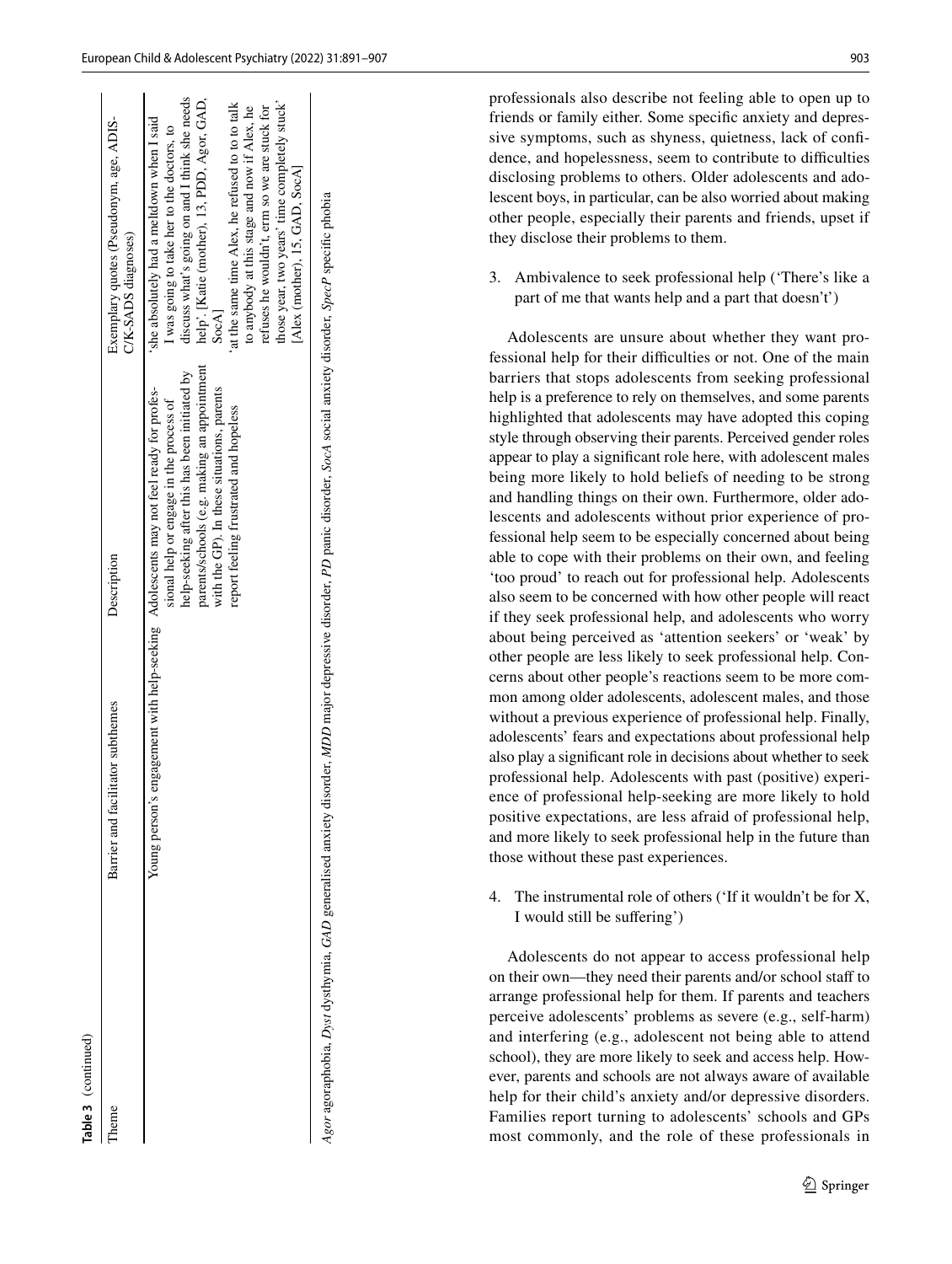referring families to appropriate help is invaluable. Experiences of help-seeking/accessing among families difer signifcantly, and the family's emotional and fnancial resilience and resources also play an important role in whether a family will access professional help or not. Adolescents and parents report that the school's level of engagement and support in the process of accessing professional help is important and particularly crucial when parental resources are limited (e.g., when parents are struggling with their own mental health difficulties or in families with a very low socioeconomic status). Finally, even though adults around adolescents usually lead the process of accessing professional help, adolescents themselves may not always feel ready to engage in the help-seeking process, which can be a source of frustration for parents.

# **Discussion**

This study captured the perspectives of adolescents identifed in the community who met diagnostic criteria for anxiety and/or depressive disorders on seeking and accessing professional help for their mental health problems. We identifed a complex array of barriers and facilitators that infuence adolescents' decisions about seeking help. The study particularly highlights the instrumental role of adults, especially parents, in enabling adolescents to access professional help successfully.

Barriers and facilitators to seeking and accessing professional help among adolescents with anxiety and/or depressive disorders refect many of the normative characteristics of the adolescent developmental period. For instance, adolescents report their parents' and school staff's difficulties in distinguishing between the symptoms of anxiety/depressive disorders, and behaviours that are perceived as 'typical' for this age (e.g., fuctuations in mood, appearing worried, withdrawn or disengaged). To receive support for their emotional difficulties, adolescents need to disclose their problems to other people, and adolescents report struggling to do that (including to friends), mainly due to fears of negative social consequences which are typically heightened in adolescence [[37\]](#page-16-2). The growing need for independence and autonomy that is central to adolescence [\[38](#page-16-3)] was also refected in our fndings. Adolescents reported struggling to fnd a balance between wanting to be independent and the need for other people's help and support, and commonly relied on adults, particularly their parents and school staff, to access professional help.

Our findings are broadly consistent with previous research [[8,](#page-15-7) [39](#page-16-4)] and existing help-seeking models for adolescents, such as Rickwood et al.'s model of help-seeking for mental health problems in young people [[17\]](#page-15-15). This model, developed for young people aged 14–24 and for help-seeking for various mental health problems, proposes four stages of help-seeking: (1) awareness of symptoms and appraisal that assistance might be required; (2) expressing of awareness and appraisal in words, so they can be understood by other people; (3) availability of sources of help; and (4) willingness of the adolescent to disclose their difficulties to the selected, available source. Indeed, it appears that each of these barriers may potentially be heightened in (1) people with anxiety/depressive disorders, due to the tendency to avoid anxiety-provoking situations and to procrastinate among participants with diagnoses of anxiety disorders, and the lack of motivation, negative self-perception and hopelessness among participants with depressive disorders, and (2) adolescents who experience particular concerns about negative evaluation from peers, family, and professionals, and are developing a particular need for autonomy.

Our findings have clear practical implications for reducing barriers to access to treatment for anxiety and/or depressive disorders in adolescents. Consistent with the previous research  $[8-10]$  $[8-10]$ , interventions to improve the mental health literacy of adolescents as well as their parents, school staf, and GPs are needed to minimise barriers related the identifcation of anxiety/depression in adolescents. Participants in our study suggested that it would be helpful to have regular screening for common mental health difficulties in schools and a larger number of mental health assemblies through which they could be introduced to the 'warning signs' of anxiety/depressive disorders. In addition to screening, adolescents suggested that opportunities for regular, informal conversations about mental health, in particular with their parents, could help minimise barriers related to difficulties with verbalising their feelings. Adolescents also suggested greater availability of online information resources and help, especially through social media. However, previous research [\[40](#page-16-5)] has suggested that adolescents' engagement in online resources is relatively low, and therefore, the ways of accessing online support need to be carefully considered (e.g., through formal settings, such as in schools) [\[40\]](#page-16-5). In addition, strategies are needed to normalise mental health problems, such as anxiety and depression, and to reduce stigma associated with mental health problems and help-seeking. In particular, efforts need to normalise mental health problems in broader contexts where high levels of stigma may exist (e.g., gender dysphoria). The fndings also highlight that explaining and maintaining confdentiality of information are essential. It will be critical that all resources and means of support are developed in partnership with adolescents to meet their specifc needs, such as the growing need for autonomy and independence. Our fndings also highlight the importance of supporting the adults around an adolescent, especially their parents and school staff who often arrange help for them. To be able to access services,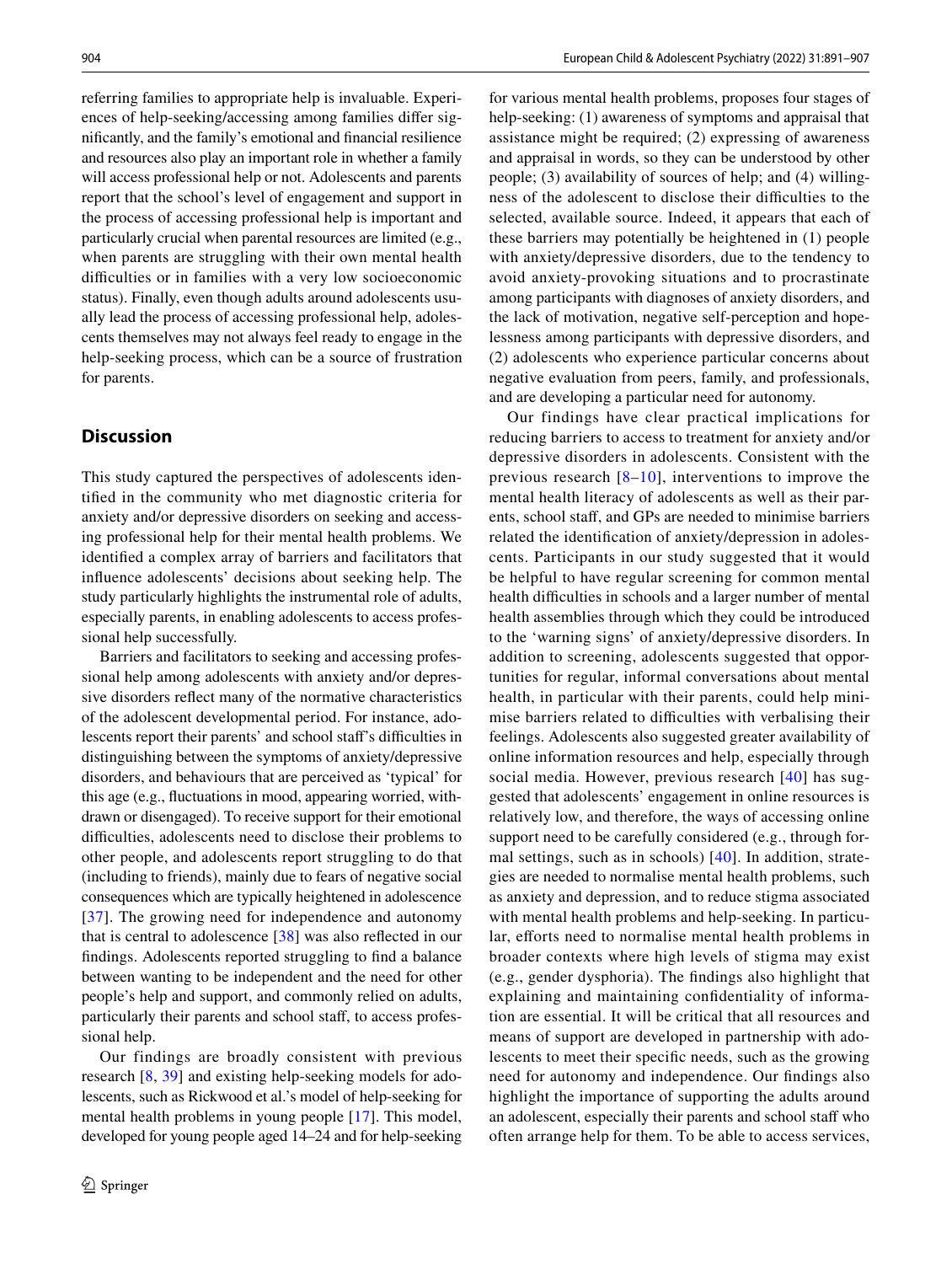parents need to be informed about anxiety/depression in adolescents and where and how to access help. Adolescents and parents report turning to schools and GPs frst and, therefore, it is important that these professionals know what services and support exist and are able to refer families as appropriate [[41](#page-16-6)]. In addition, mental health services need to be available in accessible, so the families can reach them promptly. Finally, our fndings suggest that the role of schools in identifying problems and enabling support for adolescents with anxiety and/or depressive disorders is invaluable in cases where family capacities are limited.

#### **Strengths and limitations**

Strengths of the study include the focus on a sample of adolescents (aged between 11 and 18) who met the diagnostic criteria for anxiety and/or depressive disorder and were identified in a community setting by screening a large  $(>1,000)$ number of adolescents and using standardised diagnostic interviews. To our knowledge, this is the frst study that identifed adolescents with the diagnosis of an anxiety/depressive disorders in a community setting (not a mental health clinic or service), and included those who had either not sought any professional help for their difficulties or not accessed a specialist service. Furthermore, as one of the participating schools was in a severely deprived area of the UK, the experiences of adolescents who are least likely to access specialist mental health services were likely to have been captured [\[42](#page-16-7)]. In addition, we used purposive sampling which resulted in a diverse study sample (e.g., with variability in terms of ethnicity, socioeconomic status, comorbid physical and mental health conditions, and previous help-seeking). Finally, we applied diferent procedures to ensure the rigour of the study, including data triangulation, member-checking, and refexivity throughout the processes of data collection, analysis, and interpretation. However, it is important to acknowledge the study's limitations. As only half of the participants that were invited took part in the diagnostic assessment, barriers experienced by adolescents and families that are hardest to reach (e.g., families where parents do not speak English) may not have been captured. Similarly, only adolescents with high level of self-reported anxiety and/or depressive symptoms were invited to take part in the diagnostic assessment and interview, and therefore, the study may have not captured the experience of young people who also meet the diagnostic criteria for anxiety and/or depressive disorders, but were not identifed through screening ('false negatives'). In addition, the lead researcher's (JR's) relationship with families from prior data collection and all the research team's extensive prior knowledge of adolescent anxiety/depression, treatment,

and help-seeking inevitably infuenced the interpretation of the data.

# **Conclusions**

Understanding the beliefs and experiences of seeking and accessing help among adolescents with anxiety and/or depressive disorders are crucial to improve access to support and treatment for these most common mental health difficulties. In particular, the perspectives of adolescents themselves need to be addressed, as adolescents can take a more active role in the process of help-seeking and are developmentally signifcantly diferent to preadolescent children. Our study identifed many barriers and facilitators at the adolescent individual level, as well as at the level of their family, school, and broader context. Improving knowledge about anxiety and depressive disorders, normalising mental health problems and help-seeking, providing age-appropriate support for adolescents, and supporting adolescents' parents in the process of accessing help are instrumental in enabling these young people to access professional help successfully.

**Acknowledgements** JR was funded by the University of Reading through an Anniversary PhD Scholarship. CC and TR were funded by an NIHR Research Professorship awarded to CC (RP\_2014-04-018). PW is supported by an NIHR Post-Doctoral Fellowship (PDF-2016- 09-092). The views expressed are those of the authors and not necessarily those of the NHS, the NIHR or the Department of Health. The authors would like to thank participating schools and families for their help. The authors would also like to thank Prof Kate Harvey of the University of Reading for her advice on qualitative research methods.

**Funding** This study was sponsored by the University of Reading, UK. The sponsor had no involvement in (1) study design, (2) the collection, analysis, and interpretation of data, (3) the writing of the report, and (4) the decision to submit the manuscript for publication.

**Data availability** The research materials can be accessed by contacting the corresponding author.

### **Compliance with ethical standards**

**Conflict of interest** The authors have no confict of interest to disclose.

**Open Access** This article is licensed under a Creative Commons Attribution 4.0 International License, which permits use, sharing, adaptation, distribution and reproduction in any medium or format, as long as you give appropriate credit to the original author(s) and the source, provide a link to the Creative Commons licence, and indicate if changes were made. The images or other third party material in this article are included in the article's Creative Commons licence, unless indicated otherwise in a credit line to the material. If material is not included in the article's Creative Commons licence and your intended use is not permitted by statutory regulation or exceeds the permitted use, you will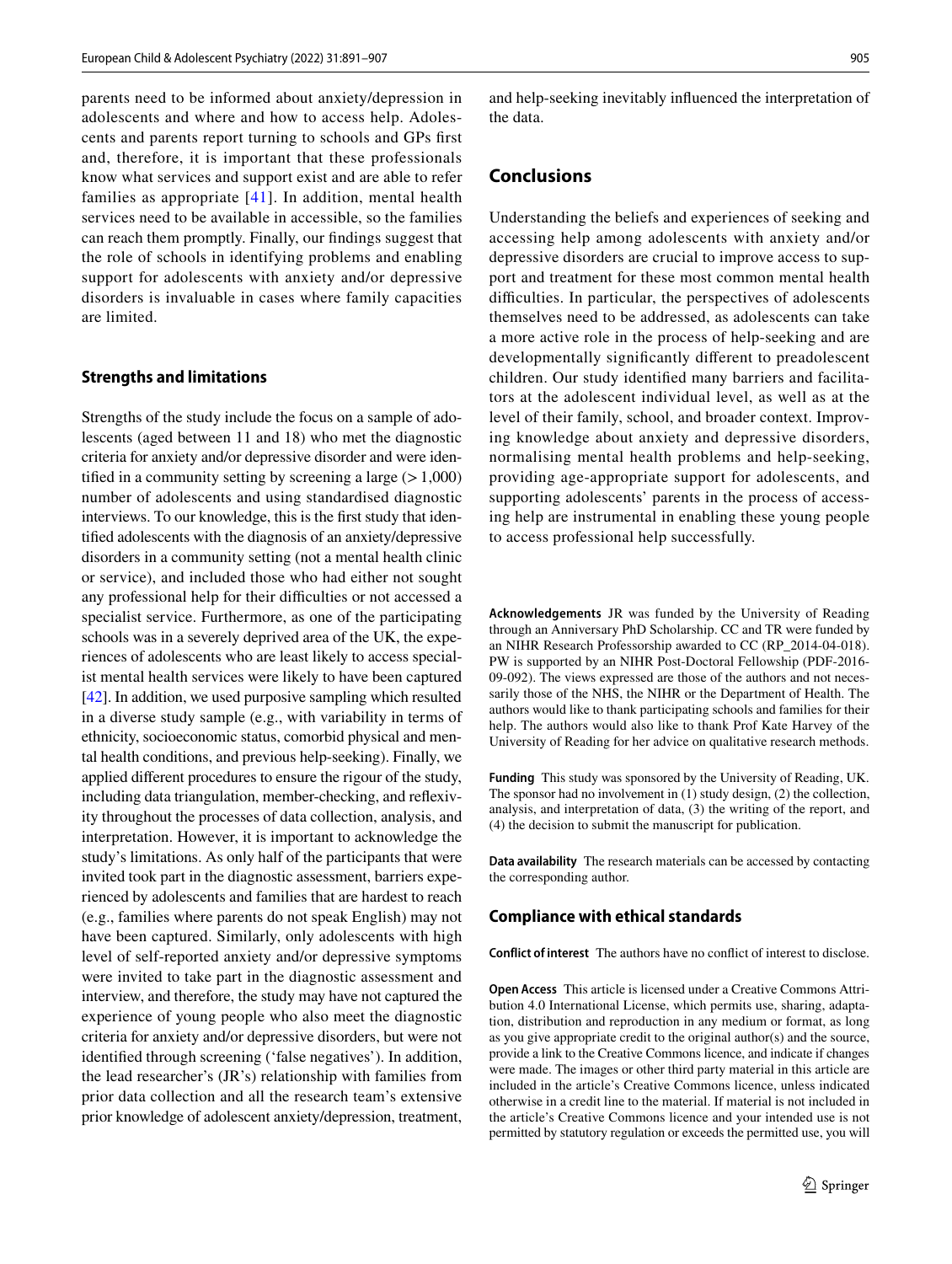need to obtain permission directly from the copyright holder. To view a copy of this licence, visit <http://creativecommons.org/licenses/by/4.0/>.

# **References**

- <span id="page-15-0"></span>1. Polanczyk GV, Salum GA, Sugaya LS et al (2015) Annual research review: a meta-analysis of the worldwide prevalence of mental disorders in children and adolescents. J Child Psychol Psychiatry Allied Discip 56:345–365. [https://doi.org/10.1111/](https://doi.org/10.1111/jcpp.12381) [jcpp.12381](https://doi.org/10.1111/jcpp.12381)
- <span id="page-15-3"></span>2. Sadler K, Ti V, Ford T et al (2018) Mental Health of Children and Young People in England, 2017. Health and Social Care Information Centre, Leeds
- <span id="page-15-4"></span>3. Lawrence D, Johnson S, Hafekost J et al (2015) The Mental Health of Children and Adolescents. Report on the second Australian Child and Adolescent Survey of Mental Health and Wellbeing. Springer, Canberra
- <span id="page-15-1"></span>4. Merikangas KR, He JP, Brody D et al (2010) Prevalence and treatment of mental disorders among US children in the 2001– 2004 NHANES. Pediatrics 125:75–81. [https://doi.org/10.1542/](https://doi.org/10.1542/peds.2008-2598) [peds.2008-2598](https://doi.org/10.1542/peds.2008-2598)
- <span id="page-15-2"></span>5. Essau CA (2003) Comorbidity of anxiety disorders in adolescents. Depress Anxiety 6:1–6.<https://doi.org/10.1002/da.10107>
- <span id="page-15-5"></span>6. Merikangas KR, Nakamura EF, Kessler RC (2009) Epidemiology of mental disorders in children and adolescents. Dialogues Clin Neurosci 11:7–20
- <span id="page-15-6"></span>7. Lawrence D, Johnson S, Hafekost J et al (2015) The mental health of children and adolescents: report on the second Australian child and adolescent survey of mental health and wellbeing. Department of Health, Canberra
- <span id="page-15-7"></span>8. Radez J, Reardon T, Creswell C et al (2020) Why do children and adolescents ( not ) seek and access professional help for their mental health problems? A systematic review of quantitative and qualitative studies. Eur Child Adolesc Psychiatry 21:1–29
- 9. O'Brien D, Harvey K, Howse J et al (2016) Barriers to managing child and adolescent mental health problems: a systematic review of primary care practitioners' perceptions. Br J Gen Pract 66:e693–e707. <https://doi.org/10.3399/bjgp16X687061>
- <span id="page-15-8"></span>10. Reardon T, Harvey K, Baranowska M et al (2017) What do parents perceive are the barriers and facilitators to accessing psychological treatment for mental health problems in children and adolescents? A systematic review of qualitative and quantitative studies. Eur Child Adolesc Psychiatry 26:623–647. [https://doi.](https://doi.org/10.1007/s00787-016-0930-6) [org/10.1007/s00787-016-0930-6](https://doi.org/10.1007/s00787-016-0930-6)
- <span id="page-15-9"></span>11. Hassett A, Isbister C (2017) Young men's experiences of accessing and receiving help from child and adolescent mental health services following self-harm. SAGE Open. [https://doi.](https://doi.org/10.1177/2158244017745112) [org/10.1177/2158244017745112](https://doi.org/10.1177/2158244017745112)
- <span id="page-15-10"></span>12. Meredith LS, Stein BD, Paddock SM et al (2009) Perceived barriers to treatment for adolescent depression. Med Care 47:677–685. <https://doi.org/10.1097/MLR.0b013e318190d46b>
- <span id="page-15-11"></span>13. Tharaldsen KB, Stallard P, Cuijpers P et al (2017) It's a bit taboo: a qualitative study of Norwegian adolescents' perceptions of mental healthcare services. Emot Behav Difficulties 22:111-126. [https](https://doi.org/10.1080/13632752.2016.1248692) [://doi.org/10.1080/13632752.2016.1248692](https://doi.org/10.1080/13632752.2016.1248692)
- <span id="page-15-12"></span>14. Doyle L, Treacy MP, Sheridan A (2017) 'It just doesn't feel right': a mixed methods study of help-seeking in Irish schools. Adv Sch Ment Health Promot 10:113–126. [https://doi.org/10.1080/17547](https://doi.org/10.1080/1754730X.2017.1285710) [30X.2017.1285710](https://doi.org/10.1080/1754730X.2017.1285710)
- <span id="page-15-13"></span>15. Waite P, Creswell C (2014) Children and adolescents referred for treatment of anxiety disorders: diferences in clinical characteristics. J Afect Disord 167:326–332. [https://doi.org/10.1016/j.](https://doi.org/10.1016/j.jad.2014.06.028) [jad.2014.06.028](https://doi.org/10.1016/j.jad.2014.06.028)
- <span id="page-15-14"></span>16. Gasquet I, Chavance M, Ledoux S, Choquet M (1997) Psychosocial factors associated with help-seeking behavior among

 $\circled{2}$  Springer

depressive adolescents. Eur Child Adolesc Psychiatry 6:151–159. <https://doi.org/10.1007/BF00538987>

- <span id="page-15-15"></span>17. Rickwood D, Deane FP, Wilson CJ, Ciarrochi J (2005) Young people's help-seeking for mental health problems. Aust e-J Adv Ment Heal 4:218–251. <https://doi.org/10.5172/jamh.4.3.218>
- <span id="page-15-16"></span>18. Mays N, Pope C (2000) Assessing quality in qualitative research. BMJ 320:50–52
- <span id="page-15-17"></span>19. Tong A, Sainsbury P, Craig J (2007) Consolidated criteria for reporting qualitative research (COREQ): a 32-item checklist for interviews and focus groups. Int J Qual Heal Care 19:349–357. <https://doi.org/10.1093/intqhc/mzm042>
- <span id="page-15-18"></span>20. Chorpita BF, Yim L, Moffitt C et al (2000) Assessment of symptoms of DSM-IV anxiety and depression in children: a revised child anxiety and depression scale. Behav Res Ther 38:835–855. [https://doi.org/10.1016/S0005-7967\(99\)00130-8](https://doi.org/10.1016/S0005-7967(99)00130-8)
- <span id="page-15-19"></span>21. Piqueras JA, Martín-vivar M, Sandin B et al (2017) Journal of afective disorders the revised child anxiety and depression scale: a systematic review and reliability generalization metaanalysis. J Afect Disord 218:153–169. [https://doi.org/10.1016/j.](https://doi.org/10.1016/j.jad.2017.04.022) [jad.2017.04.022](https://doi.org/10.1016/j.jad.2017.04.022)
- <span id="page-15-20"></span>22. Angold A, Costello EJ (1987) Mood and feelings questionnaire
- <span id="page-15-21"></span>23. Burleson Daviss W, Birmaher B, Melhem NA et al (2006) Criterion validity of the mood and feelings questionnaire for depressive episodes in clinic and non-clinic subjects. J Child Psychol Psychiatry Allied Discip 47:927–934. [https://doi.org/10.111](https://doi.org/10.1111/j.1469-7610.2006.01646.x) [1/j.1469-7610.2006.01646.x](https://doi.org/10.1111/j.1469-7610.2006.01646.x)
- <span id="page-15-22"></span>24. Wood A, Kroll L, Moore A (1995) Properties of the mood and feelings questionnaire in adolescent psychiatric outpatients: a research note. J Child Psychol Psychiatry 36:327–334. [https://](https://doi.org/10.1111/j.1469-7610.1995.tb01828.x) [doi.org/10.1111/j.1469-7610.1995.tb01828.x](https://doi.org/10.1111/j.1469-7610.1995.tb01828.x)
- <span id="page-15-23"></span>25. Albano AM, Silverman WK (1996) The anxiety disorders interview schedule for children for DSM-IV: clinician manual (child and parent versions). San Antonio, TX Psychol Corp
- <span id="page-15-24"></span>26. Wood JJ, Piacentini JC, Bergman RL et al (2002) Concurrent validity of the anxiety disorders section of the anxiety disorders interview schedule for DSM-IV: child and parent versions. J Clin Child Adolesc Psychol 31:335–342. [https://doi.org/10.1207/](https://doi.org/10.1207/S15374424JCCP3103_05) [S15374424JCCP3103\\_05](https://doi.org/10.1207/S15374424JCCP3103_05)
- <span id="page-15-25"></span>27. Silverman WK, Saavedra LM, Pina AA (2001) Test-retest reliability of anxiety symptoms and diagnoses with the anxiety disorders interview schedule for DSM-IV: Child and parent versions. J Am Acad Child Adolesc Psychiatry 40:937–944. [https://doi.](https://doi.org/10.1097/00004583-200108000-00016) [org/10.1097/00004583-200108000-00016](https://doi.org/10.1097/00004583-200108000-00016)
- <span id="page-15-26"></span>28. Kaufman J, Birmaher B, Axelson D et al (2016) K-SADS-PL. Child and adolescent research and education program. Yale University, Connecticut
- <span id="page-15-27"></span>29. Spence SH (2018) Assessing anxiety disorders in children and adolescents. Child Adolesc Ment Health 23:266–282. [https://doi.](https://doi.org/10.1111/camh.12251) [org/10.1111/camh.12251](https://doi.org/10.1111/camh.12251)
- <span id="page-15-28"></span>30. Angold A, Weissman MM, John K et al (1987) Parent and child reports of depressive symptoms in children at low and high risk of depression. J Child Psychol Psychiatry 28:901–915. [https://doi.](https://doi.org/10.1111/j.1469-7610.1987.tb00678.x) [org/10.1111/j.1469-7610.1987.tb00678.x](https://doi.org/10.1111/j.1469-7610.1987.tb00678.x)
- <span id="page-15-29"></span>31. Reardon T, Harvey K, Young B et al (2018) Barriers and facilitators to parents seeking and accessing professional support for anxiety disorders in children : qualitative interview study. Eur Child Adolesc Psychiatry 27:1023–1031. [https://doi.org/10.1007/](https://doi.org/10.1007/s00787-018-1107-2) [s00787-018-1107-2](https://doi.org/10.1007/s00787-018-1107-2)
- <span id="page-15-30"></span>32. Lincoln YS, Guba EG (1985) Naturalistic inquiry. Sage Publications Ltd., Neqbury Park
- <span id="page-15-31"></span>33. Braun V, Clarke V (2006) Using thematic analysis in psychology. Qual Res Psychol 3:77–101. [https://doi.org/10.1191/1478088706](https://doi.org/10.1191/1478088706qp063oa) [qp063oa](https://doi.org/10.1191/1478088706qp063oa)
- <span id="page-15-32"></span>34. Braun V, Clarke V (2019) Refecting on refexive thematic analysis. Qual Res Sport Exerc Health. [https://doi.org/10.1080/21596](https://doi.org/10.1080/2159676X.2019.1628806) [76X.2019.1628806](https://doi.org/10.1080/2159676X.2019.1628806)